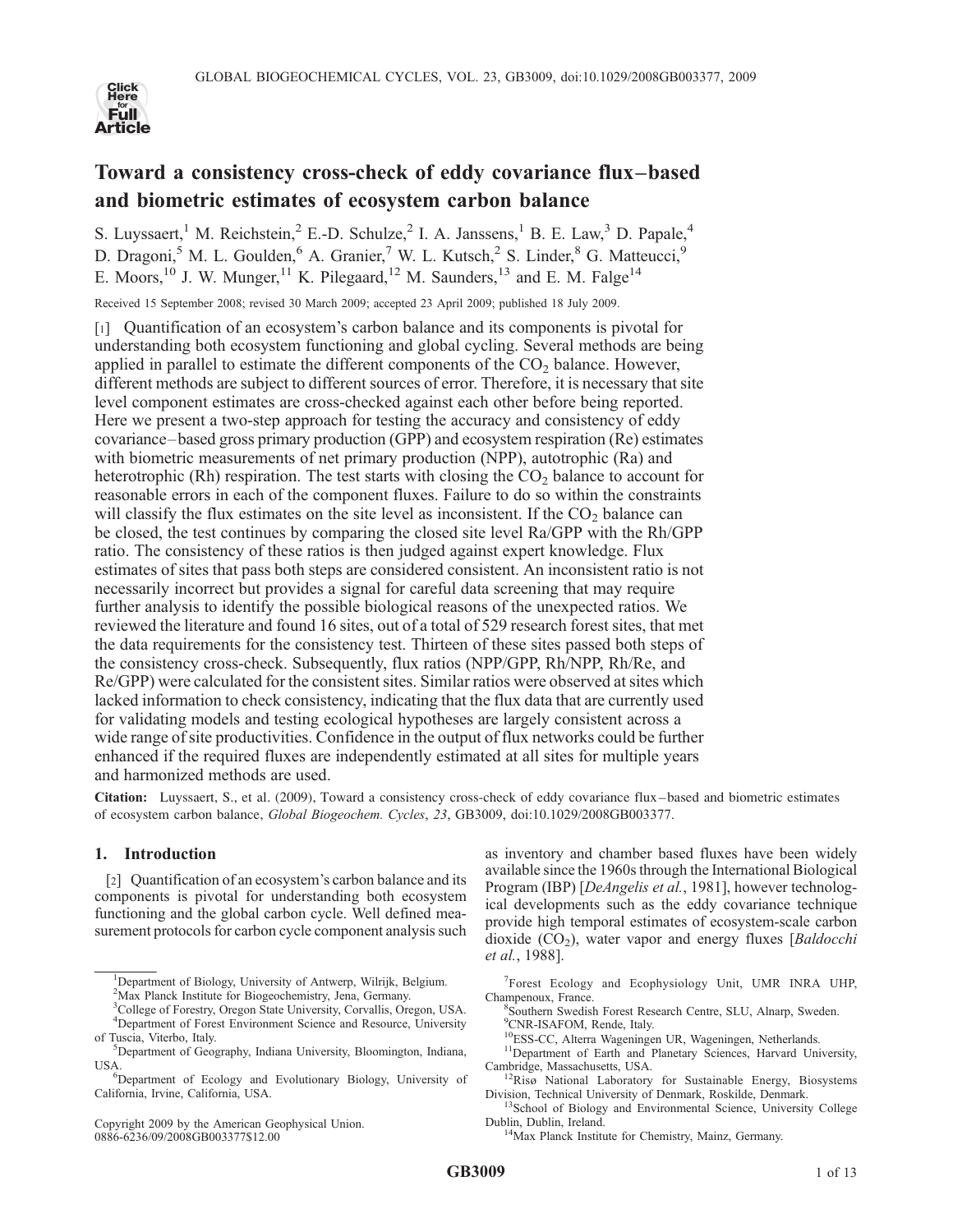[3] The advantages of this methodology compared to inventory- and chamber-based methods for measuring ecosystem-atmosphere interaction have been rapidly recognized by the scientific community, i.e., (1) being nondestructive, (2) providing observations at ecosystem scale, and (3) yielding continuous records addressing time scales from halfhourly to the length of the data record. Consequently, since the 1990s the number of eddy covariance observation sites has increased, leading to the development of regional networks, such as AmeriFlux and Euroflux, and the global network FLUXNET, a ''network of regional networks'' [Baldocchi, 2008]. From the beginning these networks allowed researchers to address a variety of important scientific questions concerning the driving forces of ecosystem productivity and the response of the biosphere to climatic events [Baldocchi et al., 2001; Ciais et al., 2005; Goulden et al., 1998; Law et al., 2002; Luyssaert et al., 2008; Magnani et al., 2007; Reichstein et al., 2007; Valentini et al., 2000].

[4] However, with the eddy covariance technique only observations of net ecosystem exchange are possible, while other quantities such as gross primary production and ecosystem respiration have to be inferred indirectly. Biometric methods are able to observe carbon balance components more or less directly, but not with such high temporal frequency and continuity as the eddy covariance technique. Both the biometric and eddy covariance methods are subject to different error sources and uncertainties irrespective of the methodology applied [Belelli Marchesini et al., 2007; Clark et al., 2001a; Curtis et al., 2002; Gough et al., 2008; Kruijt et al., 2004; Law et al., 2001b; Miller et al., 2004; Moncrieff et al., 1996; Vickers et al., 2009a; Vickers et al., 2009b]. Therefore, it is valuable to produce both biometric and eddy covariance – based estimates at each site for both diagnostic purposes and to understand better the flux components.

[5] The validity of eddy covariance – based NEP estimates can be assessed by checking energy balance closure [Foken, 2008; Twine et al., 2000]. If all energy balance terms are accounted for (net radiation, latent heat, sensible heat and storage fluxes in vegetation, air and soil), and energy balance closure is achieved, this indicates that the  $CO<sub>2</sub>$  flux measurements are of high quality because (1) the measurements are consistent with the principle of conservation of energy and (2) the daytime latent heat and  $CO<sub>2</sub>$  fluxes are largely controlled by the same processes, i.e., conductance of the surface. This methodology however generally only works well during daytime hours and therefore only provides confidence that daytime fluxes are accurately accounted for.

[6] Also, eddy covariance – based NEP has been tested against its biometric analog [Curtis et al., 2002; Gough et al., 2008; Law et al., 2001b; Miller et al., 2004]. GPP and Re estimates derived from eddy covariance measurements could be tested against independent estimates of these flux densities for example from chamber measurements [Griffis et al., 2004; Tang et al., 2008; Zha et al., 2007]. This approach is straightforward but strictly methodological. It allows for testing the consistency of eddy covariance – based estimates of NEP, GPP and Re but adds little to our understanding of the  $CO<sub>2</sub>$  balance of the ecosystem under study unless ecosystem models are being applied.

[7] The objectives of this study are the following: (1) to present a framework for testing the accuracy and consistency of eddy covariance – based GPP and Re estimates with biometric measurements of NPP, Ra, and Rh (see notation section for definitions) and (2) to show the framework's possibilities, limitations, and potential pitfalls.

# 2. What Is in a Name?

[8] NEP is defined as the  $CO<sub>2</sub>$  flux measured by eddy covariance [Chapin et al., 2006] and is often partitioned in its underlying ecological processes, i.e., GPP and Re. The sign convention differs on whether the atmosphere (NEP  $\leq$  0 denotes a sink) or ecosystem (NEP  $\leq$  0 denotes a source) is used as the reference. In this study the ecosystem is used as the reference. The different components of ecosystem productivity are related to each other according to three theoretical identities:

$$
Re = Ra + Rh,
$$
 (1)

$$
NPP = GPP - Ra,
$$
 (2)

$$
NEP = NPP - Rh = GPP - Re,
$$
 (3)

where GPP is gross primary production, NPP is net primary production, Ra is autotrophic respiration, NEP is net ecosystem production, Rh is heterotrophic respiration and Re is ecosystem respiration.

[9] The simplicity of the theoretical identities  $(1)$  –  $(3)$  contrasts with the complexity of measuring these fluxes in the field. Besides NEP, none of the carbon fluxes are physically well defined. In addition, different methods measuring different ecosystem components are being used to estimate the same flux identity thus resulting in different quantities which are, however, addressed by the same terminology. Below we summarize some known methodological issues.

### 2.1. Eddy Covariance –Based NEP, GPP, and Re

[10] The physical basis for the eddy covariance method has been formalized as a three-dimensional mass conservation equation [Baldocchi et al., 1988]. The  $CO<sub>2</sub>$  flux between terrestrial ecosystems and the atmosphere equals the sum of  $(1)$  rate of  $CO<sub>2</sub>$  concentration change under the sensor, (2) three-dimensional turbulent transport, and (3) advective transport of  $CO<sub>2</sub>$ .

[11] Under ideal conditions, i.e., a flat terrain covered by a horizontally homogeneous vegetation, the conservation equation can be simplified to components 1 and 2 by assuming the absence of advective and horizontal turbulent transport [Baldocchi et al., 1988]. Typically this simplified experimental setup, is used to estimate the NEP, however, at most forest sites, the ideal conditions do not occur, which may result in biased flux estimates. Horizontal turbulent transport and advection are difficult to measure and currently the most used method to correct the data for advective transport is to filter out measurements acquired at lowturbulence conditions (u\* filtering) [Aubinet et al., 2005] although it has been shown that in some cases this correction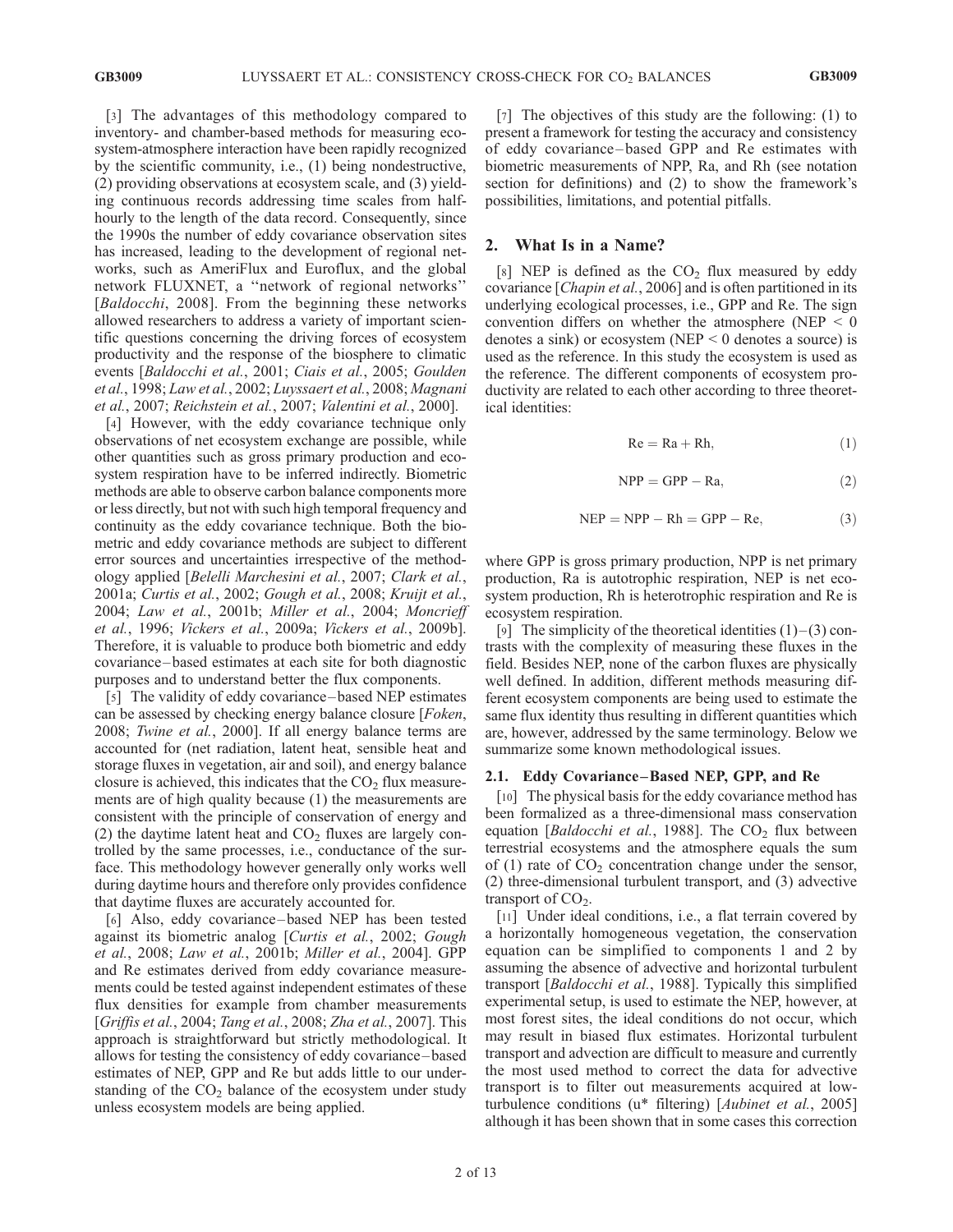is not enough and the magnitude of the bias due to advection remains unknown unless measured [*Feigenwinter et al.*, 2008; Yi et al., 2008].

[12] Half-hourly eddy covariance measurements of NEP can be used to derive an estimate of Re and GPP. At night there is no photosynthesis, so the site-specific relationship between the nighttime NEP and soil or air temperature can be used to estimate the half-hourly respiration during the day given the daytime soil or air temperature. However, because of below canopy  $CO<sub>2</sub>$  storage and advection, nocturnal NEP measured on calm nights (u\* threshold) is not used to estimate Re. Only data from turbulent episodes are used to fit a relationship between nighttime NEP and air or soil temperature, from which daytime respiration is then estimated. The relationship can be fitted with constant [*Falge et al.*, 2001] or variable parameter values [Reichstein et al., 2005].

[13] Under similar environmental conditions, daytime foliar respiration is less than that at nighttime. This reduction of leaf respiration in the light can be caused by inhibition of nonphotorespiratory  $CO<sub>2</sub>$  release in the light [Atkin et al., 1998; Brooks and Farquhar, 1985], or by refixation of respired  $CO<sub>2</sub>$  [Pinelli and Loreto, 2003]. If light-induced inhibition of leaf respiration is the main cause, then extrapolating nighttime NEP measurements to daytime (to estimate daytime respiration in the presence of photosynthesis) results in overestimated daytime and annual respiration rates. However, if soil respiration is the dominant respiration term (typically 60% of Re), the error in using the temperature response function to estimate GPP is correspondingly reduced. Because GPP is typically estimated as the difference between NEP and Re, any error in Re is automatically transferred to GPP. Janssens et al. [2001] and Wohlfahrt et al. [2005] estimated the upper limit of this overestimation of Re at about 15%. In contrast, if refixation of respired  $CO<sub>2</sub>$  is the sole cause of the reduced daytime foliar respiration, then Re is not really reduced and hence not overestimated by extrapolating nighttime regressions to daytime periods.

[14] Also, time series are rarely complete because of malfunctioning, maintenance and calibration of the instrumentation and poor instrument performance under certain climatic conditions (i.e., precipitation, dew and low wind speeds). Thus, studies of the carbon budget often require that data gaps are filled so that flux estimates can be cumulated over longer periods, i.e., days, weeks, months or years [Falge et al., 2001; Moffat et al., 2007]. The reliability of the gap filling decreases with increasing gap length [Moffat et al., 2007] especially for gaps occurring during periods of canopy development and senescence. Hence, with gap filling the uncertainty of flux estimates integrated over longer time periods increases [Moffat et al., 2007].

### 2.2. Biometric NPP

[15] The bulk of NPP is allocated to the production of biomass in different plant components: foliage, wood (including branches and stems), roots (including coarse and fine roots). However, because not all of the biomass produced remains on site, direct measurements of total NPP are very difficult and removed biomass in the year of interest needs to be included. Examples of biomass removal processes include harvest and natural herbivory by insects, mammals but also nematodes that feed on mycorrhizae.

[16] In addition, other components of NPP that are rarely measured include understory plant growth, reproductive organs, carbon lost through the emission of volatile organic compounds (VOC), exudation from roots and carbon transfer to root symbionts. The sum of biomass production, biomass losses/exports and the above mentioned components represents the total ecosystem NPP. However, some of these components are difficult to measure and of minor importance [*Clark et al.*, 2001a]. Typically, these components are ignored when estimating the NPP. This bias is propagated in the Ra estimate when Ra is calculated from equation (2).

[17] As a consequence of ignoring some of the NPP components, biomass-based NPP differs from the fluxbased NPP (estimated as the difference between the eddy covariance – derived GPP and chamber-based Ra). The biomass-based NPP is derived from plant growth measurements and correctly excludes the export of carbohydrates to mycorrhizae and soil microorganisms that consume mycorrhizae. In contrast, the flux-based NPP includes these exports as part of Ra if for example Ra is measured by trenching and girdling techniques [e.g.,  $H\ddot{o}gberg$  et al., 2001].

### 2.3. Ra and Rh

[18] The flux identities assume that autotrophic and heterotrophic organisms and their respiration are well separated, but in reality, they are interrelated. Consequently, the theoretical separation between auto and heterotrophic respiration does not reflect the physiological reality [Högberg and Read, 2006], yet it is a necessity for logistical and mechanistic reasons.

[19] The most common group of methods used to separate soil respiration into both autotrophic and heterotrophic components include the exclusion of recent photosynthate supply to soil organisms by root trenching or tree girdling [Subke et al., 2006]. However, removing the supply of recent photosynthates also causes changes in the taxonomic diversity of soil organisms [Högberg et al., 2001; Remén et al., 2008; Schulze et al., 2005]. Consequently, soil respiration measurements on trenched or girdled plots represent a different belowground ecosystem than the measurements obtained from the undisturbed plot, particularly over the long-term. This bias is propagated in the Ra estimate when Ra is calculated from equation (1). Further, standard portable soil respiration chambers are too small to include coarse and fine woody debris, hence, Rh estimates often lack decomposition of woody debris.

[20] A general concern when using identities 1 to 3 is that different methods have different spatial and temporal scales, i.e., the eddy covariance – derived estimate of Re represents for a flux that is indicative of a multiple hectare footprint whereas chamber based estimates of Ra typically represents a much smaller area. When these estimates are used to calculate, i.e., Rh (identity 1), the spatial representativiness of Rh will be ill-defined. Similar issues exist for the other component fluxes.

# 3. Materials and Methods

### 3.1. Flux Density Estimates

# 3.1.1. Data Used in This Study

[21] A comprehensive database was designed to store information on  $CO<sub>2</sub>$  fluxes, ecosystem properties, and site infor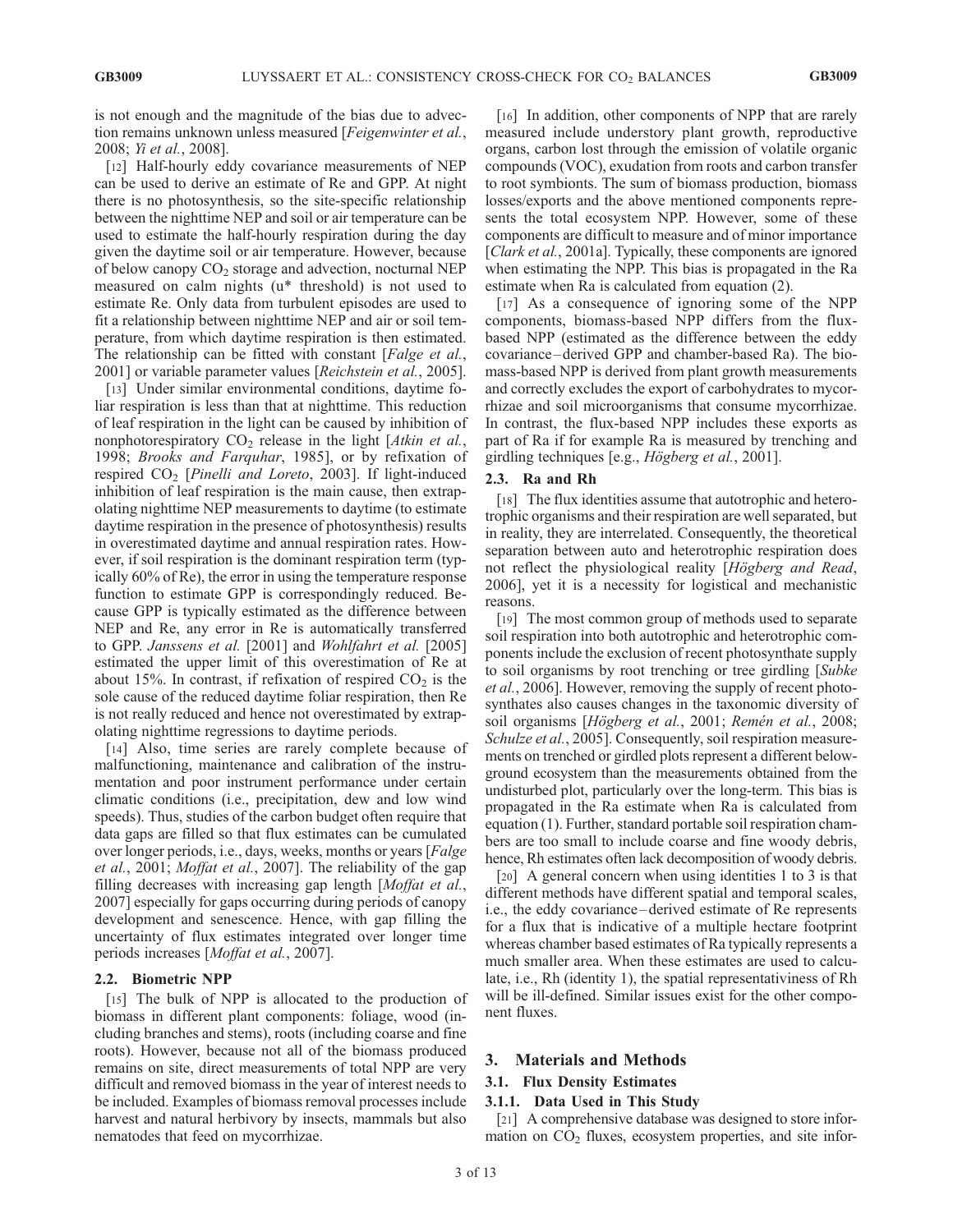mation of forest stands [*Luyssaert et al.*, 2007]. Data were sourced from peer-reviewed literature, established databases [e.g., Olson et al., 2001; Papale et al., 2006] and personal communications with research groups involved in regional networks (e.g., AmeriFlux, AsiaFlux, CarboEurope-IP, ChinaFlux, Fluxnet-Canada, NECC, TCOS-Siberia, USCCC), and the Fluxnet project [Baldocchi et al., 2001].

[22] For this study, the database was queried for biometricbased NPP, chamber-based Rs, Rh and Ra and eddy covariance – based NEP, GPP and Re estimates and their uncertainties. Circularity in the consistency check was avoided by excluding flux estimates from methods (i.e., based on identities  $1-3$ ) other than those listed below.

[23] Biometric estimates of NPP were included in the analysis when they were based on direct measurements of the main components of NPP [*Clark et al.*, 2001a] and when foliage, stem, branch, coarse and fine root biomass increment were corrected for the annual litterfall of these components. Furthermore, to be included in this study, the following criteria had to be met: (1) the net annual production of leaves or needles was determined by collecting leaf/needle fall throughout the year or by direct assessment of stand leaf biomass in deciduous forests; (2) annual stem and branch increment were determined using biomass harvesting and site-based allometry, species- and region-specific equations relating aboveground woody biomass increment to the change in basal area of individual trees in the plot; (3) coarse root production was determined through species- and regionspecific allometric equations relating root mass to basal area; and (4) fine root production was determined by repeated soil coring, isotopic estimates of fine root turnover combined with biomass measurements, upscaled root length production observed in minirhizotrons or the soil respiration and litterfall constraint formulated by Raich and Nadelhoffer [1989].

[24] Estimates of Rs and its heterotrophic component Rh were included when based on subtracting upscaled chamber measurements of root respiration [Hanson et al., 2000] from undisturbed Rs measurements or from chamber measurements after trenching or girdling. Also Rh estimates based on isotopes or soil C mineralization [*Persson et al.*, 2000] were included. Directly measured estimates of Ra were included in this study when the estimate was based on upscaled chamber measurements of foliage, stem and root respiration [e.g., see Law et al., 1999; Ryan et al., 1996].

[25] Measurements of annual and multiple-year NEP and the derived GPP and Re estimates were included in the database when based on continuous measurements with a tower-based eddy covariance system. Estimates were accepted when data gaps due to system failure, stable atmospheric conditions or data rejection were filled by means of standardized methods [Falge et al., 2001; Reichstein et al., 2005] to provide complete data sets. We used data sets where gaps covered less than 30% of the data set and adopted the u\*-thresholds used in the original publications or harmonized database.

### 3.1.2. Uncertainty of the Measured  $CO<sub>2</sub>$  Fluxes

[26] Recently efforts have been made to quantify the uncertainties of eddy covariance measurements [Black] et al., 2007; Dragoni et al., 2007; Hollinger et al., 2004; Hollinger and Richardson, 2005; Richardson et al., 2006;

Vickers et al., 2009a] however, publication of the magnitude of uncertainty surrounding  $CO<sub>2</sub>$  flux estimates were only rarely reported in the literature and when reported it is often unclear whether the given value denotes instrumental, spatial, temporal and/or other sources of variability. Therefore, we did not use the reported uncertainty and instead estimated the total uncertainty for every flux component contained in the database. The uncertainty was estimated in a uniform way based on expert judgment [Taylor and Kuyatt, 1994]. A detailed description of the uncertainty framework is given in Luyssaert et al. [2007].

[27] The total uncertainty of the flux estimate depends on both the methodology used and its random component which is reciprocal to the length of the time series. Our uncertainty framework resulted in 95% confidence intervals ranging between 105 and 350 g C m<sup>-2</sup> a<sup>-1</sup> for NEP. The lower end of this range agrees with reported uncertainties [Griffis et al., 2003; Oren et al., 2006; Richardson and Hollinger, 2005]. The 95% confidence intervals ranged between 110 and 545 g C m<sup>-2</sup> a<sup>-1</sup> for NPP. This range compares to uncertainties reported for a single forest [Clark et al., 2001a; Clark et al., 2001b]. The 95% confidence intervals of Rh ranged between 95 and 295 g C m<sup>-2</sup> a<sup>-1</sup>, of Re between 35 and 670 g C m<sup>-2</sup>  $a^{-1}$ , of GPP between 35 and 750 g C m<sup>-2</sup>  $a^{-1}$  and of Ra between 70 and 390 g C m<sup>-2</sup> a<sup>-1</sup>. We are not aware of observation-based studies that report the uncertainty of Rh, Re, GPP or Ra observations. Therefore, the between-site variability of the flux quantity in the database was used to validate the expert-based assessment. Between-site variability was 250 g  $\rm C~m^{-2}~a^{-1}$  for Rh, 680 g  $\rm C~m^{-2}~a^{-1}$  for Re, 780 g C m<sup>-2</sup><sup>a<sup>-1</sup> for GPP, and 570 g C m<sup>-2</sup> a<sup>-1</sup> for Ra.</sup>

# 3.1.3. Aggregated Fluxes and Their Uncertainty

[28] According to the analyses presented in this study the data first had to be aggregated by year and then by site. For a given site  $(i)$ , a single weighted mean flux estimate  $(F)$  was produced for each available year l. When the flux component was determined with  $k$  different methods  $j$  in year  $l$ , the flux determined by method *j* for site *i* was then given as  $F_{ijl}$ . The average flux across methods  $(F_{il})$  was calculated as the weighted mean:

$$
F_{il} = \sum_{j=1}^{k} \left( w_{ijl} F_{ijl} / \sum_{j=1}^{k} w_{ijl} \right), \tag{4}
$$

where  $w_{ijl} = 1/s_{ijl}^2$  and  $s_{ijl}$  is the standard deviation of  $F_{ijl}$ .  $s_{ijl}$ was estimated from the uncertainty framework. The uncertainty of the weighted mean was estimated by means of error propagation:

$$
s_{il} = \sqrt{\sum_{j=1}^{k} s_{ijl}^2}.
$$
 (5)

Following, the weighted mean flux component was calculated across years:

$$
F_i = \sum_{l=1}^{m} \left( w_{il} \times F_{il} / \sum_{l=1}^{m} w_{il} \right), \tag{6}
$$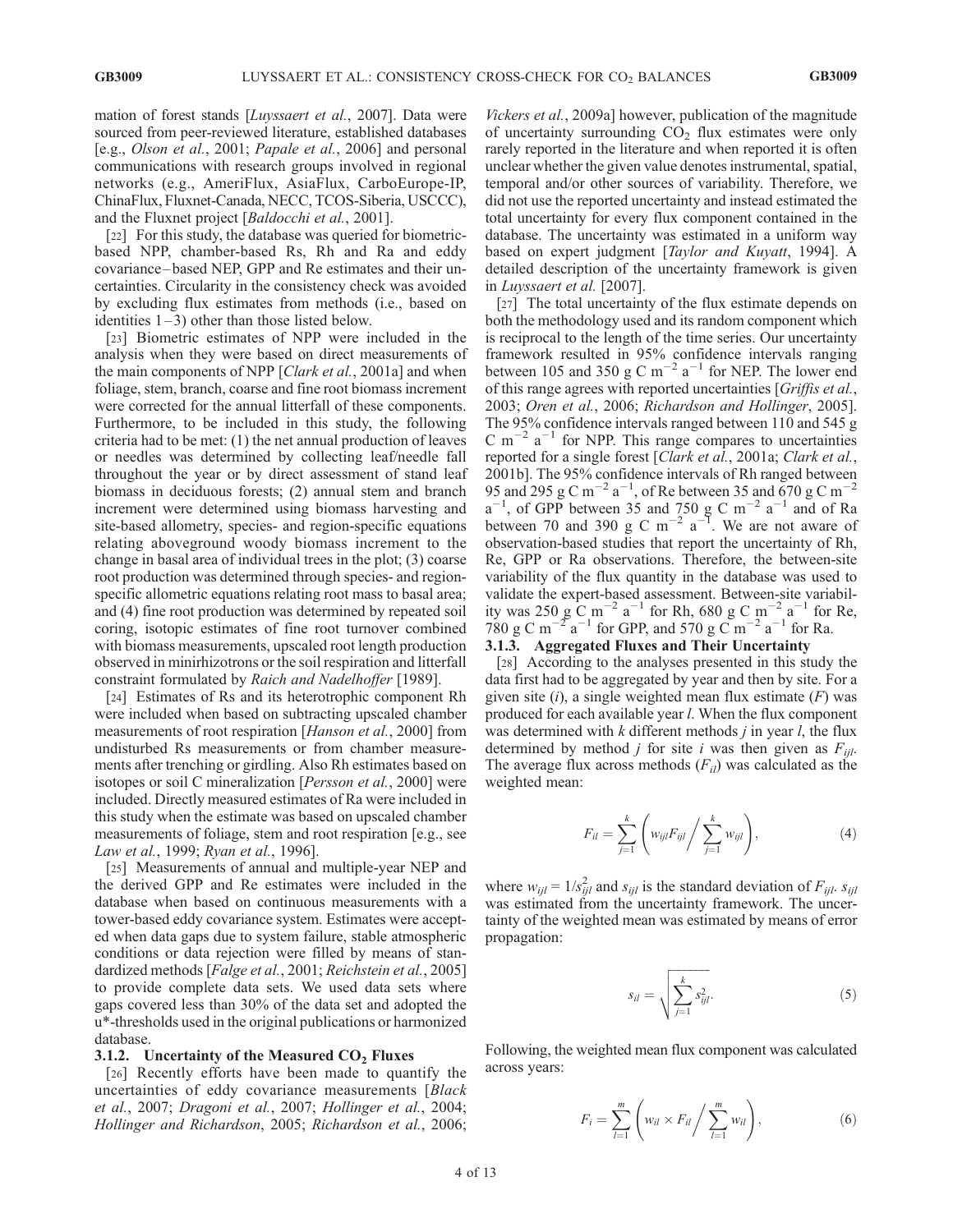where,  $w_{il} = 1/s_{il}^2$ , *m* the number of years for which flux estimates are available for site  $i$ . The uncertainty of the weighted mean was estimated by means of error propagation:

$$
s_i = \sqrt{\sum_{l=1}^{m} s_{il}^2}.\tag{7}
$$

### 3.1.4. Availability of the Database

[29] The database, its manual, Fair Use Policy statement and appendices can be downloaded from ftp://ftp.bgcjena.mpg.de/pub/outgoing/mjung/CfluxDB\_Luyssaert/ and http://www.ua.ac.be/main.aspx?c = sebastiaan.luyssaert&n = 35884.

# 3.2. Consistency

[30] Independent measurements of eddy covariancebased estimates of NEP, GPP and Re and biometric based estimates of Ra, Rh and NPP are required for the proposed consistency cross-check of the flux estimates. Site-specific  $CO<sub>2</sub>$  balances based on independent measurements are not necessarily closed. However, closure is required before equations  $(1)$ – $(3)$  can be used in a meaningful way. Hence, closure of the balances was enforced by introducing six closure terms, one for each flux, to equations  $(1)$  –  $(3)$ . The equations can then be rewritten as follows:

$$
(\text{Re} + \delta \text{Re}) = (\text{Ra} + \delta \text{Ra}) + (\text{Rh} + \delta \text{Rh}), \tag{8}
$$

$$
(NPP + \delta NPP) = (GPP + \delta GPP) - (Ra + \delta Ra), \qquad (9)
$$

$$
(NPP + \delta NPP) = (NEP + \delta NEP) + (Rh + \delta Rh). \tag{10}
$$

The  $CO<sub>2</sub>$  balance was further constrained using the observed site-specific soil respiration  $(Rs)$  data (equations  $(11)$ – $(13)$ ) and constraining the closure terms to less than 15% of the observed flux for GPP, Ra and Re, 20% for NPP and 33% for NEP (equations  $(13)$ – $(18)$ ). Arbitrary thresholds were selected to limit the sum of the closure terms. Because relative thresholds were used the threshold of NEP was larger than for the other fluxes because the absolute value of NEP is smaller. Finally, after closing the balance, GPP should still exceed NPP (equation (19)).

$$
Rs > (Rh + \delta Rh), \tag{11}
$$

$$
(\text{Re} + \delta \text{Re}) > \text{Rs},\tag{12}
$$

$$
(\text{Ra} + \delta \text{Ra}) > (\text{Re} + \delta \text{Re}) - \text{Rs},\tag{13}
$$

$$
\delta \text{GPP} < |0.15 \text{*GPP}|,\tag{14}
$$

$$
\delta \text{NPP} < |0.20^* \text{NPP}|,\tag{15}
$$

$$
\delta \text{NEP} < |0.33 \text{*NEP}|,\tag{16}
$$

$$
\delta \text{Ra} < |0.15 \text{*Ra}|,\tag{17}
$$

$$
\delta \text{Re} < |0.15 \, \text{*Re}|,\tag{18}
$$

$$
(\text{GPP} + \delta \text{GPP}) > (\text{NPP} + \delta \text{NPP}). \tag{19}
$$

The closure terms were optimized by means of quadratic programming (equations  $(8)$ – $(19)$ ) such that the objective function ( $|\delta \text{GPP}|$  +  $|\delta \text{NPP}|$  +  $|\delta \text{NEP}|$  +  $|\delta \text{Re}|$  +  $|\delta \text{Ra}|$  +  $|\delta Rh|$ <sup>2</sup> was minimal and the CO<sub>2</sub> balance closed. Failure to close the  $CO<sub>2</sub>$  balance within the constraints resulted in classifying the flux estimates on the site level as inconsistent.

[31] If the  $CO<sub>2</sub>$  balance can be closed, cross-validation continues by comparing the ratio of  $(Ra + \delta Ra)$  and  $(GPP +$  $\delta$ GPP) with the ratio of (Rh +  $\delta$ Rh) and (GPP +  $\delta$ GPP). A simplified approach was used for sites without independent Ra estimates. For such sites an initial value of Ra\* was estimated by the mean of Re – Rh and GPP – NPP and further refined by means of the closure procedure. However, in this case  $|\delta \text{Ra}|$  was removed from the objective function because no independent estimate was available and therefore its correction term should not be accounted for.

[32] Finally, consistency of the ratios (i.e Ra/GPP, Ra\*/ GPP and Rh/GPP) is judged against expert knowledge. Thirty experts were asked to give the most likely ranges for the NPP/GPP and Ra/Re ratios for mature forest. We received ten responses and used these ranges to estimate a nonparametric probability surface that is plotted as contour lines in Figures 1 and 2. For a given combination of flux ratios, its value on the probability surface was estimated by the share of experts that considered this combination of flux ratios consistent. Thus, sites that go with a high value on the probability surface are considered consistent by the majority of our expert panel whereas sites that go with a low value are considered inconsistent. It should be stressed that the probability surface is based on expert knowledge rather than theoretical principles. Given that the majority of the respondents have been principal site investigator at one point in their career, their perception of consistent flux ratios is partly shaped by their own experimental results.

#### 3.3. Relationships Between Flux Quantities

[33] For sites with consistent flux estimates, we derived estimates for NPP/GPP, Rh/NPP, Rh/Re and Re/GPP from the slopes of four linear regression models fitted to (GPP +  $\delta$ GPP) versus (NPP +  $\delta$ NPP), (NPP +  $\delta$ NPP) versus (Rh +  $\delta$ Rh), (Re +  $\delta$ Re) versus (Rh +  $\delta$ Rh), (GPP +  $\delta$ GPP) versus (Re +  $\delta$ Re), respectively. We used a maximum likelihood estimator, which accounts for the uncertainty in both predictor and predicted variables [Andrews et al., 1996], in contrast to the classical approach where only errors in the predicted variables are considered. Results were accepted when the optimization algorithm [Duan et al., 1993] reached convergence.

[34] Re was derived from eddy covariance measurements but following equations  $(1)$ – $(3)$ , it may as well be estimated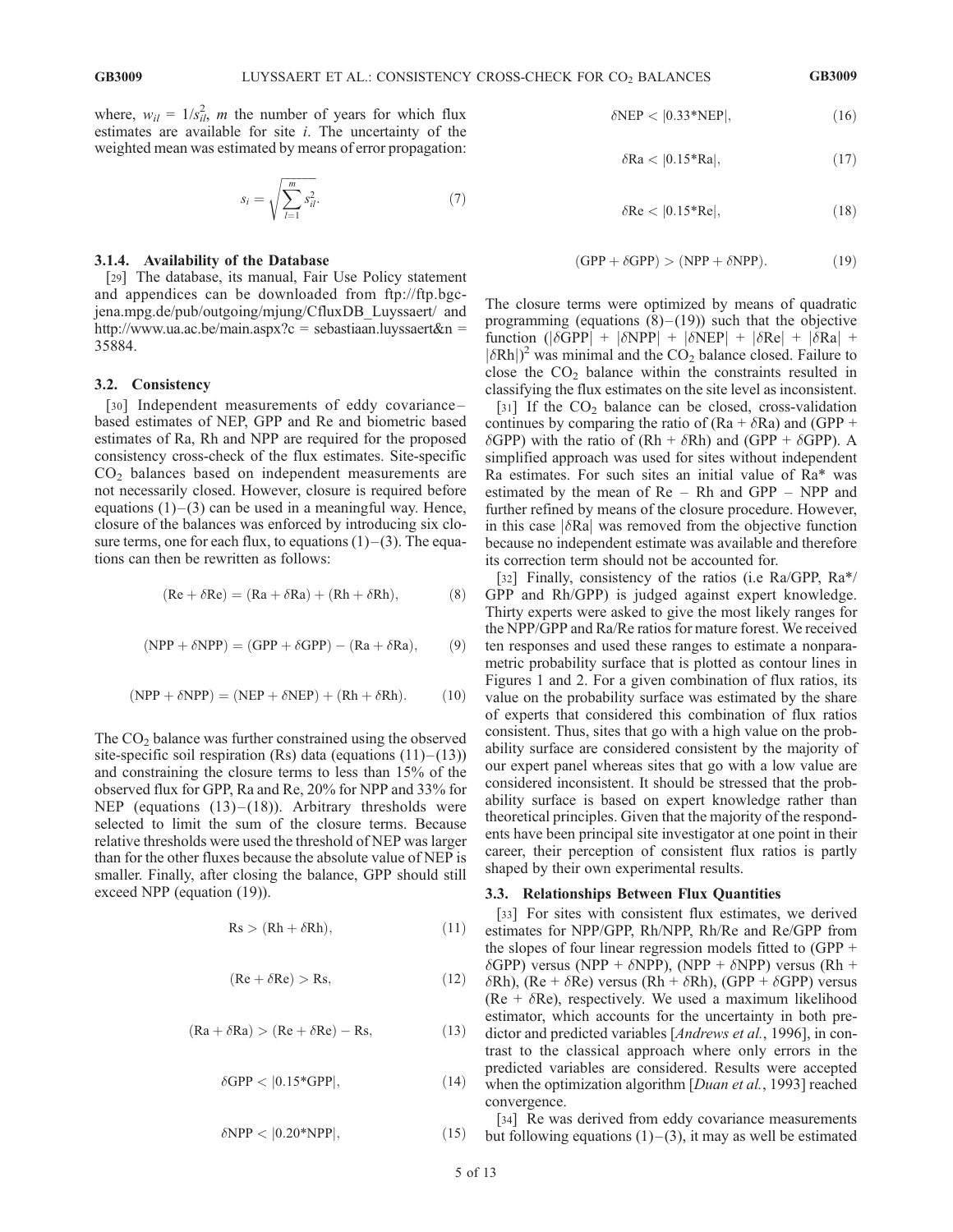

Figure 1. Consistency test showing the site level Ra/GPP versus Rh/GPP after  $CO<sub>2</sub>$  balance closure. The contour lines show consistency according to an expert panel. The blue contours indicate high agreement between the experts and thus likely flux consistency on the site level, whereas red contours indicate low agreement between experts and thus ratios that are more likely inconsistent with current knowledge. The isolines show Re/GPP with values  $\leq 1$  indicating a CO<sub>2</sub> sink and with values  $\geq 1$  indicating a CO<sub>2</sub> source. The color of the marker follows the color bar at the right which shows how well the  $CO<sub>2</sub>$  balance at the site level closed (%). Blue indicates that the balance closed well, and red shows sites for which considerable corrections are needed to close the  $CO<sub>2</sub>$  balance. The sum of the absolute values of the closure terms was used to quantify the flux consistency and ranged between 18 and 24% of the observed GPP for the 4 sites under consideration (Table 1). See color version of this figure in the HTML.

as GPP – NPP + Rh. Because the  $CO<sub>2</sub>$  balance had been closed for the sites under consideration, the mean values of the eddy covariance and component based estimates for (Re +  $\delta$ Re) are identical. However, both approaches to estimate Re have a different uncertainty owing to their different data sources. This difference in uncertainty was used to check the across-sites consistency of the four regression models; Re/GPP (i.e., eddy covariance-based) was compared to the slope of  $(NPP/GPP)*(Rh/NPP)/(Rh/Re)$ (i.e., component based).

[35] Following, the same ratios as above were calculated for sites for which we could not test site level consistency because of a lack of data. Again, four regressions were fitted for each ratio in the relevant variable space using maximum likelihood.

### 3.4. Confidence Intervals

[36] Uncertainties of the flux components (see section 3.1) were propagated throughout the analyses by means of random realizations based on Monte Carlo principles [Rubinstein, 1981]. One thousand realizations of the data set were simulated by adding a normally distributed uncertainty to the observed estimates of all variables. The normally distributed uncertainties were calculated by multiplying the total uncertainty of the flux  $(s_i)$  by a normally distributed random number with a mean equal to zero and a variance equal to one. The random realizations were screened for impossible values, which were subsequently removed from the analyses. The following realizations were considered impossible: GPP < 0, NPP < 0, Rh < 0, Re < 0, Ra < 0, NEP > GPP, NPP > GPP, Rh > Re, Ra > Re and, on a more arbitrary basis,  $NEP < -500$  (source) and  $NEP > 1100$  (sink).

[37] Following, each ratio, relationship or processing step (i.e., calculating the closure terms) was repeated a thousand times, once for each random realization. The standard deviation was then estimated as the 16 and 84 percentile of the mean values of the 1000 simulations.

# 4. Results and Discussion

[38] Owing to the flux identities (equations  $(1)$ – $(3)$ ), independent NPP, Rh and Ra measurements allow to crosscheck the consistency of the eddy covariance – based flux estimates of GPP and Re. This approach has the advantage that more terms of the carbon balance are considered, which, besides testing the consistency, increases understanding of ecosystem function.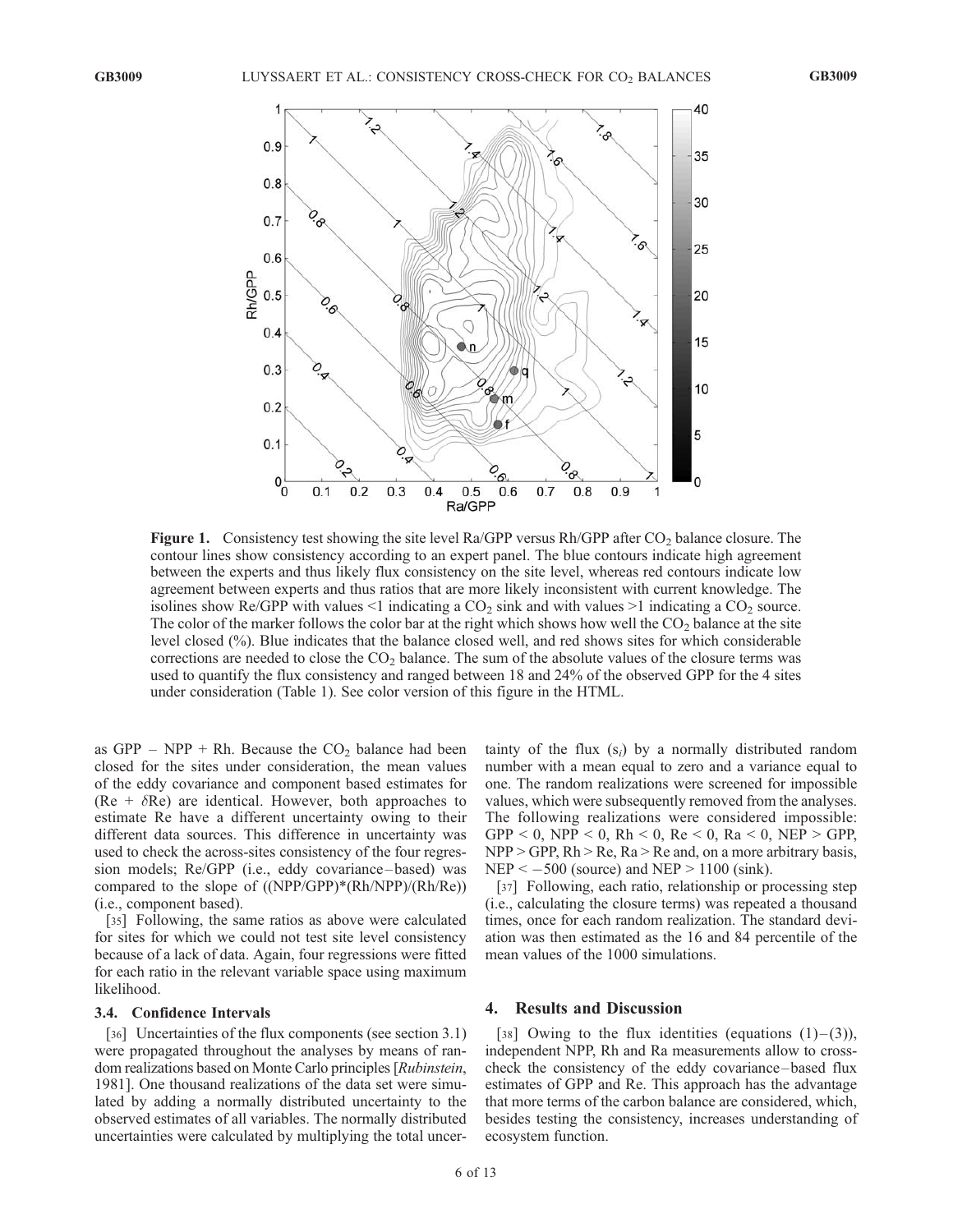

**Figure 2.** Consistency test showing the site level  $Ra^*/GPP$  versus  $Rh/GPP$  after  $CO<sub>2</sub>$  balance closure, where  $Ra^*$  was estimated from GPP, NPP, Re, and Rh. The contour lines show consistency according to an expert panel. The isolines and marker colors are similar as in Figure 1. The sum of the absolute values of the closure terms was used to quantify the flux consistency and ranged between 7 and 29% of the observed GPP for the sites under consideration (Table 1). See color version of this figure in the HTML.

[39] Ideally the Ra/GPP and Rh/GPP ratios are used to test flux consistency at the site level. We identified 4 sites for which all required flux estimates were available (see Table 1), out of 529 sites for which at least one  $CO<sub>2</sub>$  flux was reported.  $CO<sub>2</sub>$  balances were closed before calculating the ratios. The closure terms are a numerical way to approach data quality and flux uncertainty on the site level (Table 1). Ideally each individual closure term should be zero; deviations from zero indicate a closure problem. Small deviations indicate a good agreement between the fluxes. Large closure terms (i.e., beyond uncertainties in measured fluxes) or lack of flux balance closure within our constraints could indicate problems with the accuracy of the measurement technique or missing components in the  $CO<sub>2</sub>$  balance. An underestimation of one flux, i.e., NPP can be accounted for by adding a closure term to NPP but also by decreasing Ra or GPP. Owing to the objective function (see section 3.2), the optimization algorithm will favor many small corrections above a single large correction. Therefore, the sum of the absolute values of the closure terms was used to quantify the flux consistency (Table 1 and Figure 1) instead of reporting individual closure terms.

[40] Although the consistency test in itself (Figure 1) requires only independent estimates of GPP, Ra, and Rh, the procedure for closing the  $CO<sub>2</sub>$  balance needs additional estimates of NEP, NPP, Re, and Rs (see section 3.2). Currently, data requirements restrict the applicability of the test. However, biometric Rh and NPP are more commonly estimated than biometric Ra. Hence, a simplified consistency test and closure procedure where Ra is substituted by the mean value of Re/Rh and GPP/NPP is proposed and should be more widely applicable. GPP, NPP, Rh, and Re estimates were available for 16 sites of which 13 could be closed (Figure 2 and Table 1).

[41] Sites for which the  $CO<sub>2</sub>$  balance could be closed and which were plotted within the contours of the probability surface are considered consistent, whereas sites outside the contours are thought to be inconsistent. Because of the use of ratios, consistency does not automatically imply that the absolute fluxes are accurate or precise as errors could compensate each other. Also, an inconsistent ratio is not necessarily incorrect and following careful screening of the data, the fluxes could be reported if the unexpected ratios have a biological reason (i.e., Rh could be large because of decomposition of legacy carbon or NPP could be small when an insect outbreak occurred). It is interesting to note that sites for which the  $CO<sub>2</sub>$  balance could be closed within our constraints were also considered consistent based on the ratio approach. Hence, successful closure of the  $CO<sub>2</sub>$  balance is a strong indicator for flux consistency.

[42] An interesting case is the Hainich site (labeled "f" in Figure 2) that passed the consistency test with GPP, Ra and Rh but is most likely affected by advection. Correcting for advection was, however, only possible by using additional data beyond eddy flux measurements [Kutsch et al., 2008]. When we used the eddy current (EC) data that were thought to be advection-corrected, the data points moved closer to the peak of the probability surface (not shown), illustrating that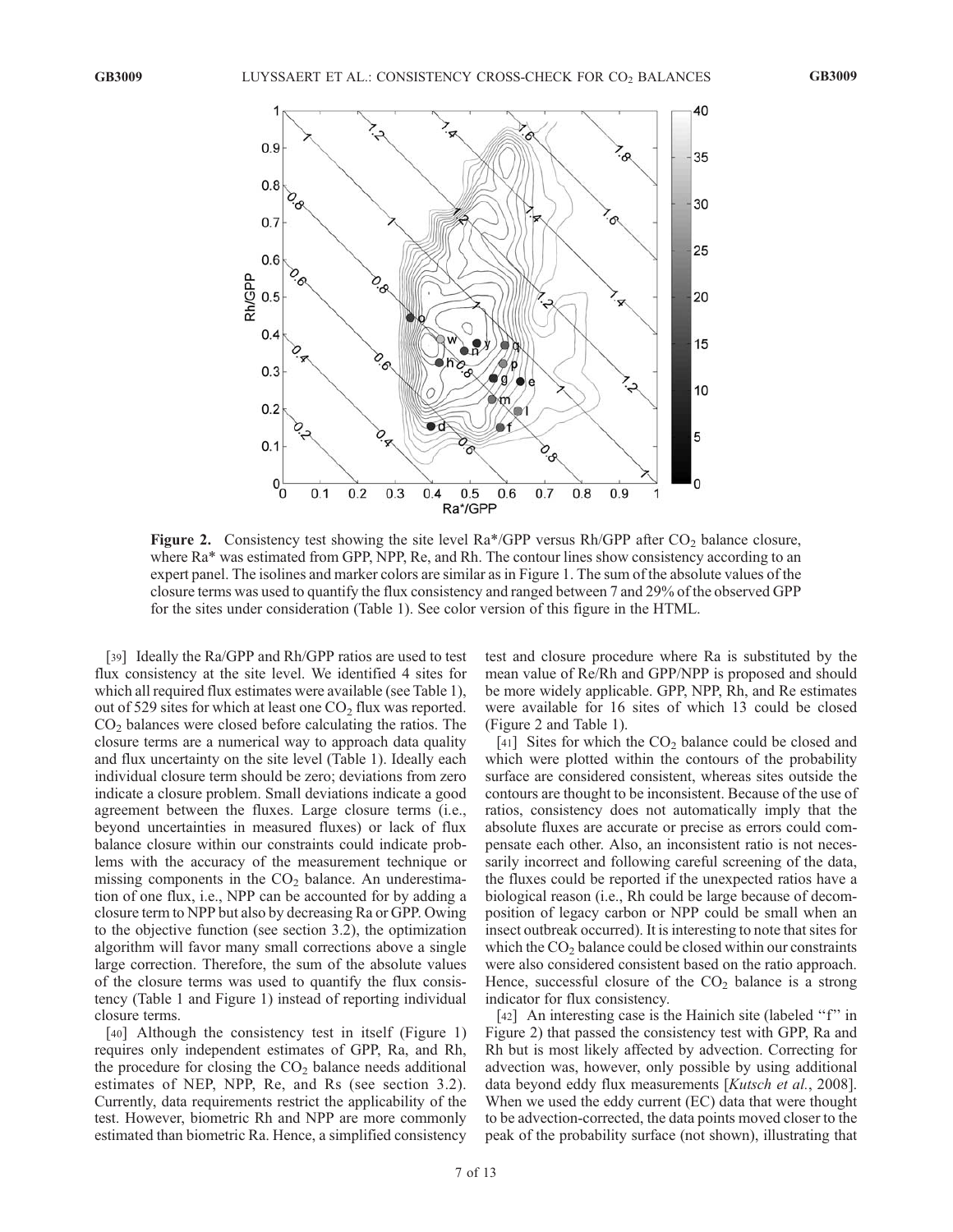|                            | Table 1. Site Names, Short Site Description, Years That the                                                                                                                                                                          |                 |                    |                                                           | Eddy Covariance System Has Been Operated, and Data Sources for GPP, Re, NPP, Rh, and Ra Estimates                                                                                                                                                |
|----------------------------|--------------------------------------------------------------------------------------------------------------------------------------------------------------------------------------------------------------------------------------|-----------------|--------------------|-----------------------------------------------------------|--------------------------------------------------------------------------------------------------------------------------------------------------------------------------------------------------------------------------------------------------|
| Site                       | Description <sup>b</sup>                                                                                                                                                                                                             | Years EC        | Label <sup>c</sup> | $\sum  \delta \text{Flux} /\text{GPP}^a$<br>$\mathcal{S}$ | References                                                                                                                                                                                                                                       |
| Collelongo                 | Th, B, D, Fagus sylvatica L.                                                                                                                                                                                                         | 1996 to present |                    | ≨                                                         | M. Bascietto et al. (2003) <sup>d</sup> and CarboEurope-IP database (2006) <sup>d</sup>                                                                                                                                                          |
| Dooary                     | Th, N, E, Picea sitchensis Carr.                                                                                                                                                                                                     | 2003 to 2004    |                    | ç                                                         | Black et al. $[2007]$ and Saiz et al. $[2006a, 2006b]$                                                                                                                                                                                           |
| Flakaliden                 |                                                                                                                                                                                                                                      | 1996 to present |                    | $\overline{ }$                                            | Law et al. [2002] and Lindroth et al. [2008]                                                                                                                                                                                                     |
| Hainich                    |                                                                                                                                                                                                                                      | 1996 to present |                    | 19                                                        | M. Bascietto et al. (2003) <sup>d</sup> and CarboEurope-IP database (2006) <sup>d</sup>                                                                                                                                                          |
| Harvard                    | Bh, N, E, Picea abies L.<br>Th, B, D, Fagus sylvatica L.<br>Th, B, D, Quercus rubra L.                                                                                                                                               | 1992 to present | <b>b</b>           | 10                                                        | Barford et al. [2001], Gaudinski et al. [2000], Munger et al. [2004],                                                                                                                                                                            |
|                            | and <i>Acer</i> rubrum L.                                                                                                                                                                                                            |                 |                    |                                                           | and Urbanski et al. [2007]                                                                                                                                                                                                                       |
| Hesse                      | Th, B, D, Fagus sylvatica L.                                                                                                                                                                                                         | 1996 to present |                    | 22                                                        | M. Bascietto et al. (2003) <sup>d</sup> , CarboEurope-IP database (2006) <sup>d</sup> ,                                                                                                                                                          |
| Loobos                     | Th, N, E, Pinus sylvestris L.                                                                                                                                                                                                        | 1996 to present |                    | $^{24}$                                                   | Davidson et al. [2002], Epron et al. [1999, 2001], and Granier et al. [2008]<br>M. Bascietto et al. (2003) <sup>d</sup> , CarboEurope-IP database (2006) <sup>d</sup> ,                                                                          |
|                            |                                                                                                                                                                                                                                      |                 |                    |                                                           | and Schelhaas et al. [2004]                                                                                                                                                                                                                      |
| Metolius old               |                                                                                                                                                                                                                                      | 1996-2000       | Ξ                  | 24                                                        | Irvine and Law [2002] and Law et al. [2001b, 2000]                                                                                                                                                                                               |
| Metolius young             | Tsa, N, E, Pinus ponderosa Laws.<br>Tsa, N, E, Pinus ponderosa Laws.                                                                                                                                                                 | 1999-2002       |                    | 15                                                        | Irvine and Law [2002], Law et al. [2001a], and Williams et al. [2005]                                                                                                                                                                            |
| Morgan Monroe              | Th, B, D, <i>Acer saccharum</i> Marsh.                                                                                                                                                                                               | 1998 to present | $\circ$            | $\overline{10}$                                           | Curtis et al. [2002], Ehman et al. [2002], and Schmid et al. [2000]                                                                                                                                                                              |
|                            | and Liridendron tulipifera L.                                                                                                                                                                                                        |                 |                    |                                                           |                                                                                                                                                                                                                                                  |
| Prince Albert SSA (SOAS)   | Bsa, B, D, Populus tremuloides Michx.                                                                                                                                                                                                | 1994 to present |                    | $\overline{21}$                                           | Barr et al. [2007], Gower et al. [2001], and Griffis et al. [2004]                                                                                                                                                                               |
| Prince Albert SSA (SOBS)   | Bsa, N, E, Picea mariana Mill.                                                                                                                                                                                                       | 1994 to present | ᠳ                  | 16                                                        | Gower et al. [2001], Kljun et al. [2006], and O'Connell et al. [2003]                                                                                                                                                                            |
| Soroe                      | Th, B, D, Fagus sylvatica L.                                                                                                                                                                                                         | 1996 to present | ×                  | $\sum_{i=1}^{n}$                                          | M. Bascietto et al. (2003) <sup>d</sup> , CarboEurope-IP database (2006) <sup>d</sup> ,                                                                                                                                                          |
|                            |                                                                                                                                                                                                                                      |                 |                    |                                                           | and Pilegaard et al. [2003]                                                                                                                                                                                                                      |
| University of Michigan     | Th, B, D, Populus grandidentata Michx.                                                                                                                                                                                               | 1999 to present | ⋋                  | $\overline{10}$                                           | Gough et al. [2007] and Schmid et al. [2003]                                                                                                                                                                                                     |
|                            | and Acer rubrum L.                                                                                                                                                                                                                   |                 |                    |                                                           |                                                                                                                                                                                                                                                  |
| Wet-T-57                   | Th, N, E, Picea abies L.                                                                                                                                                                                                             | $2004 - 2005$   | $\triangleright$   | Á                                                         | M. Bascietto et al. (2003) <sup>d</sup> and CarboEurope-IP database (2006) <sup>d</sup>                                                                                                                                                          |
| Willow Creek               | Bh, B, D, Acer saccharum Marsh.                                                                                                                                                                                                      | 1999-2000       | $\geq$             | 29                                                        | Curtis et al. [2002] and Falge et al. [2001                                                                                                                                                                                                      |
|                            |                                                                                                                                                                                                                                      |                 |                    |                                                           | ${}^{8}$ If the CO <sub>2</sub> balance could be closed, the percent ratio between the sum of the sume values of the closure terms and the observed gross primary production (GPP) is given. NA, sites where the CO <sub>2</sub> balance was not |
|                            | PBh, boreal humid: Bsa, boreal semiarid; Th, temperate humid; Tsa, temperate semiarid; B, broadleaved; N, needle leaved; D, deciduous; E, evergreen.<br>closed because of violations with the constraints implied on balance closure |                 |                    |                                                           |                                                                                                                                                                                                                                                  |
| 'Label in Figures 1 and 2. |                                                                                                                                                                                                                                      |                 |                    |                                                           |                                                                                                                                                                                                                                                  |
|                            |                                                                                                                                                                                                                                      |                 |                    |                                                           | <sup>6</sup> M. Bascietto et al. (Database of tree stands (Structure, age, biomass, LAI and NPP) of the FORCAST project, 2003) and CarboEurope-IP database (2006, available at http://gaia.agraria.unitus.it/database/                           |
| carboeuropeip/).           |                                                                                                                                                                                                                                      |                 |                    |                                                           |                                                                                                                                                                                                                                                  |

|                                                                                                                                | đ                                                    |
|--------------------------------------------------------------------------------------------------------------------------------|------------------------------------------------------|
|                                                                                                                                |                                                      |
|                                                                                                                                |                                                      |
|                                                                                                                                | ć<br>I                                               |
| l                                                                                                                              |                                                      |
|                                                                                                                                |                                                      |
|                                                                                                                                |                                                      |
|                                                                                                                                |                                                      |
|                                                                                                                                |                                                      |
|                                                                                                                                |                                                      |
|                                                                                                                                | l                                                    |
|                                                                                                                                | l                                                    |
|                                                                                                                                |                                                      |
|                                                                                                                                |                                                      |
|                                                                                                                                | $\ddot{\phantom{0}}$<br>1                            |
| $\overline{a}$                                                                                                                 | l                                                    |
|                                                                                                                                | ֕<br>l                                               |
|                                                                                                                                | j                                                    |
|                                                                                                                                |                                                      |
|                                                                                                                                | į                                                    |
|                                                                                                                                |                                                      |
|                                                                                                                                |                                                      |
|                                                                                                                                |                                                      |
|                                                                                                                                |                                                      |
| Ì                                                                                                                              |                                                      |
|                                                                                                                                |                                                      |
|                                                                                                                                | ģ                                                    |
| I                                                                                                                              |                                                      |
|                                                                                                                                | i                                                    |
|                                                                                                                                |                                                      |
|                                                                                                                                |                                                      |
|                                                                                                                                | 227                                                  |
|                                                                                                                                | j                                                    |
|                                                                                                                                |                                                      |
| l                                                                                                                              |                                                      |
|                                                                                                                                |                                                      |
|                                                                                                                                | $\frac{1}{2}$<br>i<br>i                              |
| ļ                                                                                                                              | I<br>Y                                               |
|                                                                                                                                |                                                      |
|                                                                                                                                |                                                      |
|                                                                                                                                |                                                      |
|                                                                                                                                | 1                                                    |
|                                                                                                                                |                                                      |
|                                                                                                                                |                                                      |
|                                                                                                                                |                                                      |
|                                                                                                                                |                                                      |
|                                                                                                                                |                                                      |
|                                                                                                                                |                                                      |
|                                                                                                                                | į                                                    |
|                                                                                                                                |                                                      |
|                                                                                                                                |                                                      |
|                                                                                                                                |                                                      |
|                                                                                                                                |                                                      |
|                                                                                                                                | i                                                    |
|                                                                                                                                | j                                                    |
|                                                                                                                                |                                                      |
|                                                                                                                                |                                                      |
|                                                                                                                                |                                                      |
|                                                                                                                                | $+$ nat $+$                                          |
|                                                                                                                                | ţ                                                    |
|                                                                                                                                | 5                                                    |
|                                                                                                                                |                                                      |
|                                                                                                                                |                                                      |
|                                                                                                                                | ١<br>ł                                               |
|                                                                                                                                | $\ddot{\phantom{a}}$<br>ļ                            |
|                                                                                                                                | ֖֖֖֖֖֖֧ׅ֖֖֧֖֧֚֚֚֚֚֚֚֚֚֚֚֚֚֚֚֚֚֚֚֚֚֚֚֚֬֝֬֝֝֓֞֝֓֬<br>l |
|                                                                                                                                | l<br>ï                                               |
|                                                                                                                                | đ                                                    |
|                                                                                                                                | ļ                                                    |
| ֖֖֖֖֖֖֖֖֧ׅ֖֧֧ׅ֧֪ׅ֧֧֧֧֧֪֧֧֧֧֧֧֧֚֚֚֚֚֚֚֚֚֚֚֚֚֚֚֚֚֚֚֡֬֝֬֓֝֬֓֝֬֓֓֬֓֝֬֓֬֝֬֝֬֝֬֝֬֝֬֝֬֝֬֝֬֝֬֝֬֝֬֝֬֝֬<br>İ<br>$\overline{\phantom{a}}$ |                                                      |
|                                                                                                                                | į                                                    |
|                                                                                                                                | ļ<br>í                                               |
|                                                                                                                                |                                                      |
|                                                                                                                                |                                                      |
|                                                                                                                                | ١<br>i<br>֠<br>í                                     |
|                                                                                                                                | ś                                                    |
|                                                                                                                                | å                                                    |
|                                                                                                                                | $\overline{\phantom{a}}$                             |
|                                                                                                                                | d                                                    |
| ŕ                                                                                                                              | j                                                    |
|                                                                                                                                |                                                      |
|                                                                                                                                | i                                                    |
|                                                                                                                                | l                                                    |
| :                                                                                                                              | Ĕ<br>è<br>ಡ                                          |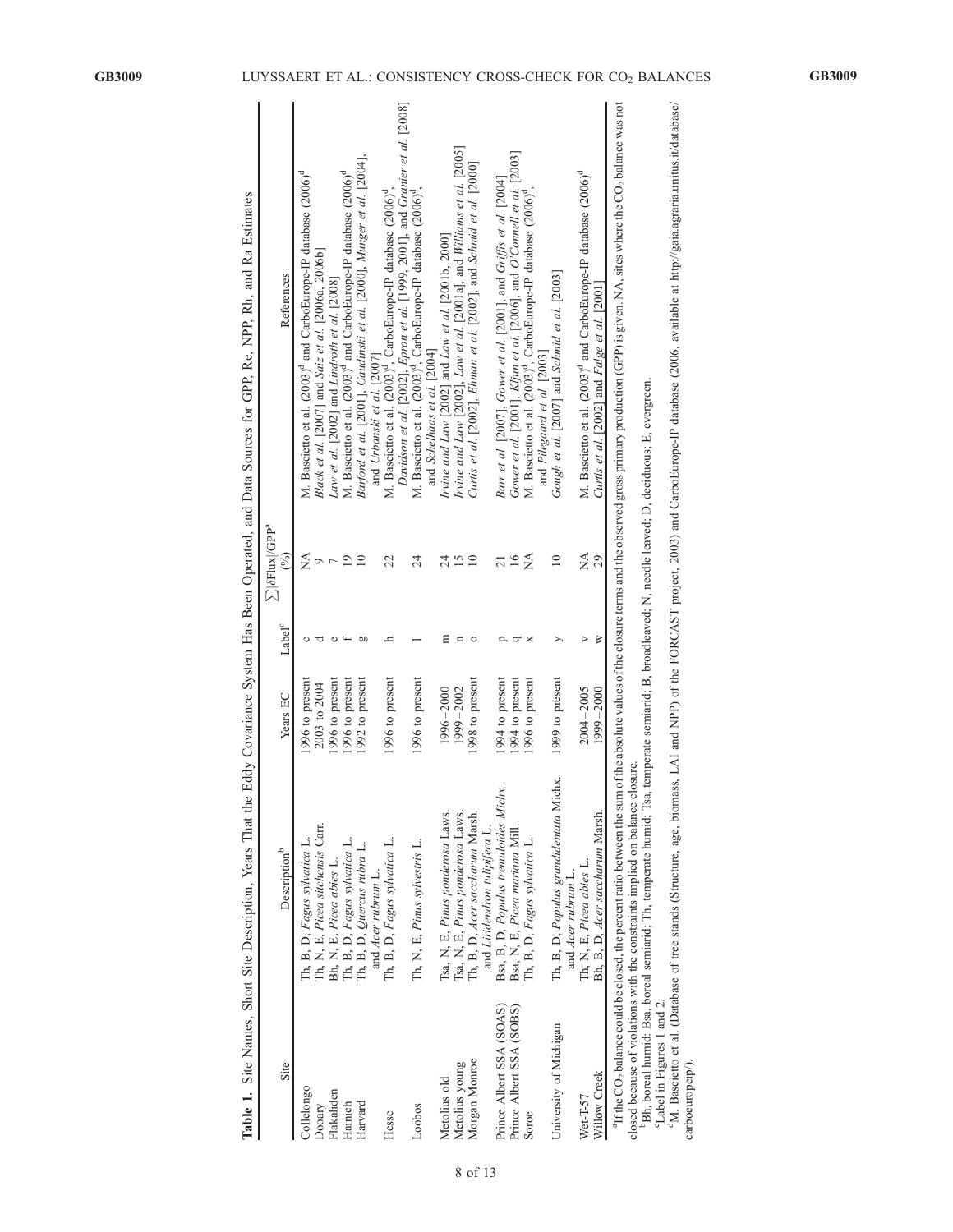

**Figure 3.** Flux ratios ( $\pm$  standard deviation) for a subset of 13 sites for which a site level  $CO<sub>2</sub>$  balance (GPP, NPP, Re, and Rh) was reported and for which the flux estimates were found to be consistent (Figure 2). Slopes were estimated by means of maximum likelihood estimator to account for uncertainties in both the dependent and independent variable.

even consistent flux estimates can be further improved with advection correction.

[43] The proposed simplified test (Figure 2) requires estimates of GPP, NPP, Re and Rh and additional estimates of NEP and Rs for the  $CO<sub>2</sub>$  balance closure. An even less demanding approach in terms of data requirements is to calculate Ra\* just from GPP – NPP as such approach would only require GPP and Re estimates derived from eddy covariance and an NPP estimate based on biometric measurements. However, with just three fluxes, the  $CO<sub>2</sub>$  balance cannot be closed and interpretation of the results becomes ambiguous.

[44] A fourth conceivable approach could make use of flux ratios based on soil respiration measurements. Compared to Ra and Rh, soil respiration is widely available and rather straightforward to measure. However, soil respiration does not contain enough information to check the consistency of the flux estimates (because in itself it does not allow the direct quantification of Ra and Rh). Nevertheless, it is an essential flux to constrain the closure of the  $CO<sub>2</sub>$  balance.

[45] Although we found 13 sites that were consistent within our framework, the presented analyses do not allow generalization of the results. To overcome this issue, we used

the GPP, Re, NPP, and Rh data of these 13 sites and estimated their NPP/GPP, Rh/NPP, Rh/Re, and GPP/Re ratios (Table 2 and Figure 3). Most estimates of the flux ratios were within the line of expectation. The NPP/GPP ratio was estimated at  $0.51 \pm 0.02$  which agrees well with the previous independent estimates of  $0.47$  [*Waring et al.,* 1998],  $0.45$  [*Law et al.,* 2001a], 0.53 [DeLucia et al., 2007] and 0.43 [Litton et al., 2007].

[46] Our Re/GPP (0.73  $\pm$  0.02) ratio is in between the earlier reported value of 0.65 [Reichstein et al., 2007] and the 0.82 for deciduous broadleaf forests and 0.85 for coniferous forests reported by Law et al. [2002], and 0.80 reported by Janssens et al. [2001]. However, we expect a strong correlation between eddy covariance – based GPP and Re estimates because  $NEP = GPP - Re$ , where NEP is an order of magnitude smaller than GPP and Re. Consequently, a very large NEP relative to GPP is required to negate this correlation.

[47] The Rh/NPP ratio of  $0.48 \pm 0.03$  indicates that about half of the NPP is respired by heterotrophs. Heterotrophic respiration from the decomposition of coarse and fine woody debris is often not included in the estimates of Rh, so this ratio could be higher, particularly in forests with a large amount of accumulated debris and climate conditions that may promote decomposition. In managed forests, which dominate this data set, about half of the reported NPP is foliage and root production [Ciais et al., 2008]. Moreover, most of the wood production is frequently removed during thinning and harvests. Hence, our analysis confirms that in managed forests, the short-lived biomass components (roots, foliage) are the main substrate for heterotrophic organisms [Trumbore, 2000, 2006]. In a typical forest, NPP and Ra are of similar magnitude, but Rh is much smaller than NPP because of the wood removals. Hence, the low Rh/Re ratio of  $0.34 \pm$ 0.03 is not unexpected and implies that in managed forests on average 66% of the ecosystem respiration is autotrophic. In old-growth forests, where Rh and NPP are expected to be more similar [see *Luyssaert et al.*, 2008], we speculate that the Rh/Re ratio would be closer to 0.5.

[48] In addition, good agreement exists between the eddy covariance – based Re/GPP  $(0.73 \pm 0.02)$  and the componentbased Re/GPP  $(0.70 \pm 0.03)$ . The component-based Re/GPP was obtained by substituting NPP/GPP and Rh/Re in Rh/NPP (see section 3.3). Consequently, the reported flux ratios (Table 2) are consistent with each other across a large range of productivity (GPP from 700 to 2000 g C m<sup>-2</sup> a<sup>-1</sup>).

[49] We estimated the same flux ratios for sites with an incomplete data set to close the  $CO<sub>2</sub>$  balance but for which at least two flux estimates were available (Table 2). The ratios derived from the subset of consistent sites were then used to

Table 2. Flux Ratios of the Subset of 13 Temperate and Boreal Sites<sup>a</sup>

|         | n  | Complete $CO2$<br><b>Balance</b> | n  | Incomplete $CO2$<br>Balance |
|---------|----|----------------------------------|----|-----------------------------|
| NPP/GPP | 13 | $0.51 \pm 0.02$                  | 26 | $0.50 \pm 0.01$             |
| Rh/NPP  | 13 | $0.48 \pm 0.03$                  | 82 | $0.62 \pm 0.02$             |
| Rh/Re   | 13 | $0.34 \pm 0.03$                  | 21 | $0.36 \pm 0.01$             |
| Re/GPP  | 13 | $0.74 \pm 0.02$                  | 75 | $0.80 \pm 0.00$             |

<sup>a</sup>With a complete and consistent  $CO<sub>2</sub>$  balance and all temperate and boreal sites for which at least two flux estimates were available.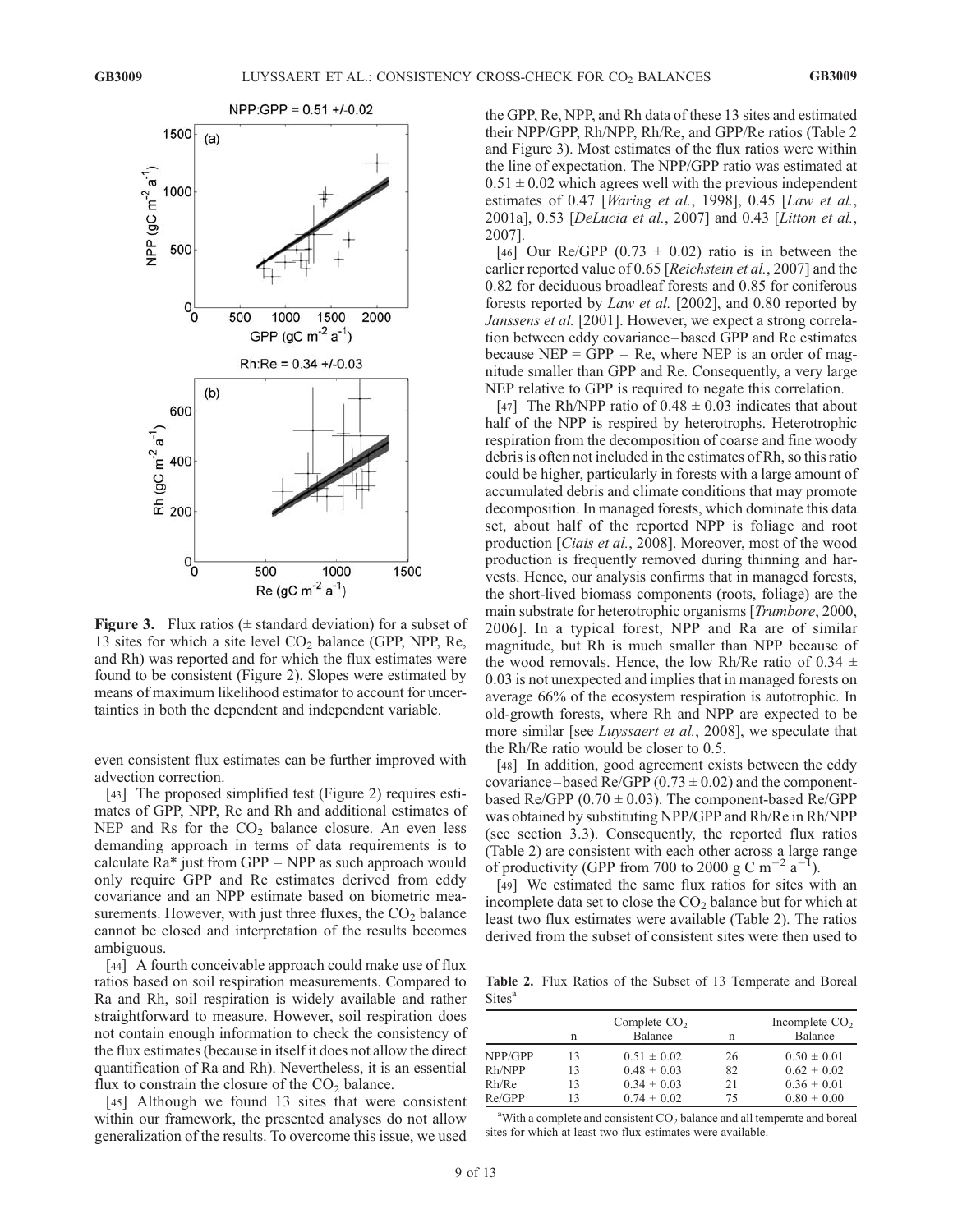evaluate the ratios of the sites with an incomplete  $CO<sub>2</sub>$  balance. We found good agreement between all ratios (Table 2) except for Rh/NPP. Further, reasonable agreement between the eddy covariance (i.e.,  $0.80 \pm 0.00$ ) and component-based estimate of Re/GPP (i.e.,  $92 \pm 0.05$ ) indicated that the currently available flux estimates, are largely consistent across a large range of productivity.

[50] In this study the consistency tests were applied to the mean value of all available flux estimates that met the specified selection criteria (see section 3.1). This approach is suitable to perform a retrospective consistency check of the data that has been used for model validation and hypothesis testing [see Baldocchi et al., 2001; Ciais et al., 2005; Law et al., 2002; Luyssaert et al., 2008; Magnani et al., 2007; Reichstein et al., 2007; Valentini et al., 2000] but is suboptimal for checking the consistency of individual sites. Principal investigators and their teams are continuously working toward estimates that better represent a specific site than the mean flux estimates used in this study. Site-specific estimates could be improved by for example correcting for advection [Van Gorsel et al., 2007], aiming at more complete NPP estimates [Ehman et al., 2002; Navarro et al., 2008] and including decomposition of coarse woody debris in the Rh estimates [*Jomura et al.*, 2007]. It is our hope that principal investigators will start reporting the outcome of the proposed consistency cross-check when presenting their improved site level flux estimates.

### 5. Conclusions

[51] Eddy covariance–based flux estimates of NEP, GPP, and Re require independent measurements to be validated. We propose a framework that can be used to cross-check consistency of the eddy covariance data when biometric NPP and Rh measurement are available. Out of 529 sites at which at least one  $CO<sub>2</sub>$  flux was measured, we identified 4 sites for which all six basic fluxes (GPP, NPP, NEP, Re, Ra, and Rh) were independently measured and 16 sites for which all fluxes except Ra were independently measured.

[52] The consistency cross-check is a two-step test. The test starts by closing the  $CO<sub>2</sub>$  balance, failure to do so within the constraints will classify the flux estimates on the site level as inconsistent. However, the individual closing term does not contain information about the accuracy of the individual flux estimates. If the  $CO<sub>2</sub>$  balance can be closed, the test continues by confronting the ratios of GPP and Ra (or Ra\*), with GPP and Rh (where Ra is measured and Ra\* calculated as Re – Rh or GPP – NPP. The ratios are based on the closed flux estimates). Consistency of these ratios is judged against expert knowledge. Because of the use of ratios, consistency does not automatically imply that the absolute fluxes are accurate or precise as errors could compensate each other. Also, an inconsistent ratio is not necessarily incorrect but provides a signal for careful data screening, looking for possible biological reasons of the unexpected ratios. Flux estimates of sites that pass both tests are considered consistent.

[53] Thirteen out of the 16 sites that met the data requirements were found to be consistent. This subset of consistent sites was used to determine flux ratios. Similar ratios, except for Rh/NPP, were obtained from sites with incomplete flux

estimates indicating that the currently available flux data are largely consistent across a wide range of site productivities. Confidence in the flux estimates of local, regional and global flux networks could be further enhanced when the required fluxes (at least GPP, Re, NPP, Rh and Ra) would be estimated in a harmonized way and over a longer time frame at more, possibly all, sites.

# Notation

- GPP gross primary production (g C m<sup>-2</sup> a<sup>-1</sup>).
- NPP net primary production (g  $\tilde{C}$  m<sup>-2</sup> a<sup>-1</sup>).
- NEP net ecosystem production (g C m<sup>-2</sup> a<sup>-1</sup>).
- Re ecosystem respiration (g C m<sup>-2</sup> a<sup>-1</sup>).
- Ra autotrophic respiration (g C m<sup>-2</sup> a<sup>-1</sup>).
- Rh heterotrophic respiration (g C m<sup>-2</sup> a<sup>-1</sup>).
- Rs soil respiration (g C m<sup>-2</sup>  $\alpha^{-1}$ ).

[54] Acknowledgments. We thank all site investigators, their funding agencies, and the various regional flux networks (Afriflux, AmeriFlux, AsiaFlux, CarboAfrica, CarboEurope-IP, CarboItaly, ChinaFlux, Fluxnet-Canada, KoFlux, LBA, NECC, OzFlux, TCOS-Siberia, and USCCC), and the Fluxnet project, whose support is essential for obtaining the measurements without which the type of integrated analyses conducted in this study would not be possible. Two anonymous reviewers provided substantial improvements to earlier versions of the paper and helped to develop Figures 1 and 2. S.L. was supported by the Centre of Excellence ECO (UA-Methusalem) and the Research Foundation-Flanders (FWO-Vlaanderen) with a postdoctoral fellowship and a research grant. B.E.L.was supported by the AmeriFlux Science Team Research grant (U.S. Department of Energy, Terrestrial Carbon program award DE-FG02-04ER63911). D.P. thanks the IMECC EU project for the support. E.-D.S. was supported by the Exploratories of the Deutsche Forschungsgemeinschaft.

#### References

- Andrews, D. T., L. Chen, P. D. Wentzell, and D. C. Hamilton (1996), Comments on the relationship between principal components analysis and weighted linear regression for bivariate data sets, Chemom. Intell. Lab. Syst., 34, 231 – 244, doi:10.1016/0169-7439(96)00031-7.
- Atkin, O. K., J. R. Evans, and K. Siebke (1998), Relationship between the inhibition of leaf respiration by light and enhancement of leaf dark respiration following light treatment, Aust. J. Plant Physiol., 25, 437-443.
- Aubinet, M., et al. (2005), Comparing  $CO<sub>2</sub>$  storage and advection conditions at night at different carboeuroflux sites, Boundary Layer Meteorol.,  $116, 63 - 94, \text{ doi: } 10.1007 \times 10546 - 004 - 7091 - 8.$
- Baldocchi, D. D. (2008), 'Breathing' of the terrestrial biosphere: Lessons learned from a global network of carbon dioxide flux measurement systems, Aust. J. Bot., 56, 1-26, doi:10.1071/BT07151.
- Baldocchi, D. D., B. B. Hicks, and T. P. Meyers (1988), Measuring biosphere-atmosphere exchanges of biologically related gases with micrometeorological methods, Ecology, 69, 1331 – 1340, doi:10.2307/1941631.
- Baldocchi, D., et al. (2001), FLUXNET: A new tool to study the temporal and spatial variability of ecosystem-scale carbon dioxide, water vapor, and energy flux densities, *Bull. Am. Meteorol. Soc.*, 82, 2415-2434, doi:10.1175/1520-0477(2001)082<2415:FANTTS>2.3.CO;2.
- Barford, C. C., et al. (2001), Factors controlling long- and short-term sequestration of atmospheric  $CO<sub>2</sub>$  in a mid-latitude forest, Science, 294, 1688 – 1691, doi:10.1126/science.1062962.
- Barr, A. G., T. A. Black, E. H. Hogg, T. J. Griffis, K. Morgenstern, N. Kljun, A. Theede, and Z. Nesic (2007), Climatic controls on the carbon and water balances of a boreal aspen forest, 1994 – 2003, Global Change Biol., 13, 561 – 576, doi:10.1111/j.1365-2486.2006.01220.x.
- Belelli Marchesini, L., D. Papale, M. Reichstein, N. Vuichard, N. Tchebakova, and R. Valentini (2007), Carbon balance assessment of a natural steppe of southern Siberia by multiple constraint approach, Biogeosciences, 4,  $581 - 595.$
- Black, K., T. Bolger, P. Davis, M. Nieuwenhuis, B. Reidy, G. Saiz, B. Tobin, and B. Osborne (2007), Inventory and eddy covariance – based estimates of annual carbon sequestration in a Sitka spruce (Picea sitchensis (Bong.) Carr.) forest ecosystem, Eur. J. For. Res., 126, 167-178, doi:10.1007/s10342-005-0092-4.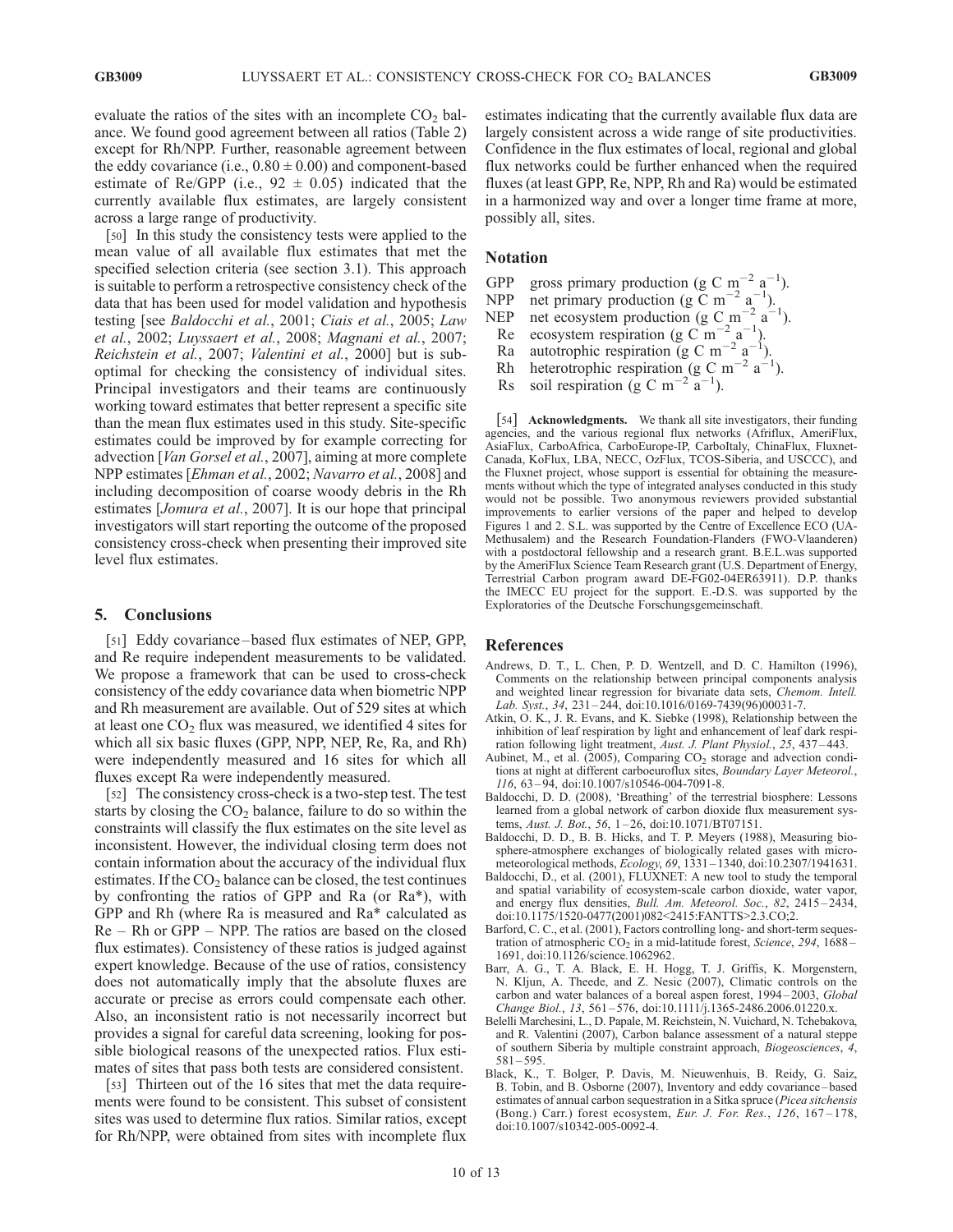- Brooks, A., and G. D. Farquhar (1985), Effect of temperature on the  $CO<sub>2</sub>/O<sub>2</sub>$ specificity of ribulose-1, 5-biphosphate carboxylase/oxygenase and the rate of respiration in the light: Estimates from gas exchange measurements on spinach, Planta, 165, 397 – 406, doi:10.1007/BF00392238.
- Chapin, F. S., et al. (2006), Reconciling carbon-cycle concepts, terminology, and methodology, Ecosystems, 9, 1041 – 1050, doi:10.1007/s10021- 005-0105-7.
- Ciais, P., et al. (2005), Europe-wide reduction in primary productivity caused by the heat and drought in 2003, Nature,  $437$ ,  $529-533$ , doi:10.1038/nature03972.
- Ciais, P., et al. (2008), Carbon accumulation in European forests, Nat. Geosci., 1, 425-429, doi:10.1038/ngeo233.
- Clark, D. A., S. Brown, D. W. Kicklighter, J. Q. Chambers, J. R. Thomlinson, and J. Ni (2001a), Measuring net primary production in forests: Concepts and field methods, *Ecol. Appl.*, 11, 356-370, doi:10.1890/1051-0761 (2001)011[0356:MNPPIF]2.0.CO;2.
- Clark, D. A., S. Brown, D. W. Kicklighter, J. Q. Chambers, J. R. Thomlinson, J. Ni, and E. A. Holland (2001b), Net primary production in tropical forests: An evaluation and synthesis of existing field data, Ecol. Appl.,  $11, 371 - 384,$  doi:10.1890/1051-0761(2001)011[0371:NPPITF]2.0.CO;2.
- Curtis, P. S., P. J. Hanson, P. Bolstad, C. Barford, J. C. Randolph, H. P. Schmid, and K. B. Wilson (2002), Biometric and eddy-covariance based estimates of annual carbon storage in five eastern North American deciduous forests, Agric. For. Meteorol., 113, 3-19, doi:10.1016/S0168-1923(02)00099-0.
- Davidson, E. A., et al. (2002), Belowground carbon allocation in forests estimated from litterfall and IRGA-based soil respiration measurements, Agric. For. Meteorol., 113, 39 – 51, doi:10.1016/S0168-1923(02)00101-6.
- DeAngelis, D. L., R. H. Gardner, and H. H. Shugart (1981), Productivity of forest ecosystems studied during the IBP: The woodlands data set, in Dynamics of Forest Ecosystems, edited by D. E. Reichle, pp. 567-672, Cambridge Univ. Press, Cambridge, U. K.
- DeLucia, E. H., J. E. Drake, R. B. Thomas, and M. Gonzalez-Meler (2007), Forest carbon use efficiency: Is respiration a constant fraction of gross primary production?, Global Change Biol., 13, 1157-1167, doi:10.1111/ j.1365-2486.2007.01365.x.
- Dragoni, D., H. P. Schmid, C. S. B. Grimmond, and H. W. Loescher (2007), Uncertainty of annual net ecosystem productivity estimated using eddy covariance flux measurements, J. Geophys. Res., 112, D17102, doi:10.1029/2006JD008149.
- Duan, Q., V. K. Gupta, and S. Sorooshian (1993), Shuffled complex evolution approach for effective and efficient global minimization, J. Optim. Theory Its Appl., 76, 501 – 521, doi:10.1007/BF00939380.
- Ehman, J. L., H. P. Schmid, C. S. B. Grimmond, J. C. Randolph, P. J. Hanson, C. A. Wayson, and F. D. Cropley (2002), An initial intercomparison of micrometeorological and ecological inventory estimates of carbon exchange in a mid-latitude deciduous forest, Global Change Biol., 8, 575 – 589, doi:10.1046/j.1365-2486.2002.00492.x.
- Epron, D., L. Farque, E. Lucot, and P. M. Badot (1999), Soil  $CO_2$  efflux in a beech forest: Dependence on soil temperature and soil water content, Ann. For. Sci., 56, 221 – 226, doi:10.1051/forest:19990304.
- Epron, D., V. Le Dantec, E. Dufrene, and A. Granier (2001), Seasonal dynamics of soil carbon dioxide efflux and simulated rhizosphere respiration in a beech forest, Tree Physiol., 21, 145-152.
- Falge, E., et al. (2001), Gap filling strategies for defensible annual sums of net ecosystem exchange, Agric. For. Meteorol., 107, 43 – 69, doi:10.1016/ S0168-1923(00)00225-2.
- Feigenwinter, C., et al. (2008), Comparison of horizontal and vertical advective  $CO<sub>2</sub>$  fluxes at three forest sites, *Agric. For. Meteorol.*, 148, 12–24, doi:10.1016/j.agrformet.2007.08.013.
- Foken, T. (2008), The energy balance closure problem: An overview, Ecol. Appl., 18, 1351 – 1367, doi:10.1890/06-0922.1.
- Gaudinski, J. B., S. E. Trumbore, E. A. Davidson, and S. H. Zheng (2000), Soil carbon cycling in a temperate forest: Radiocarbon-based estimates of residence times, sequestration rates and partitioning of fluxes, Biogeochemistry, 51, 33-69, doi:10.1023/A:1006301010014.
- Gough, C. M., C. S. Vogel, K. H. Harrold, K. George, and P. S. Curtis (2007), The legacy of harvest and fire on ecosystem carbon storage in a north temperate forest, Global Change Biol., 13, 1935 – 1949, doi:10.1111/ j.1365-2486.2007.01406.x.
- Gough, C. M., C. S. Vogel, H. P. Schmid, H. B. Su, and P. S. Curtis (2008), Multi-year convergence of biometric and meteorological estimates of forest carbon storage, Agric. For. Meteorol., 148, 158 – 170, doi:10.1016/ j.agrformet.2007.08.004.
- Goulden, M. L., et al. (1998), Sensitivity of boreal forest carbon balance to soil thaw, Science, 279, 214 – 217, doi:10.1126/science.279.5348.214.
- Gower, S. T., O. Krankina, R. J. Olson, M. Apps, S. Linder, and C. Wang (2001), Net primary production and carbon allocation patterns of boreal

forest ecosystems, Ecol. Appl., 11, 1395 – 1411, doi:10.1890/1051- 0761(2001)011[1395:NPPACA]2.0.CO;2.

- Granier, A., N. Bréda, B. Longdoz, P. Gross, and J. Ngao (2008), Ten years of fluxes and stand growth in a young beech forest at Hesse, north – eastern France, Ann. For. Sci., 64, 704, doi:10.1051/forest:2008052.
- Griffis, T. J., T. A. Black, K. Morgenstern, A. G. Barr, Z. Nesic, G. B. Drewitt, D. Gaumont-Guay, and J. H. McCaughey (2003), Ecophysiological controls on the carbon balances of three southern boreal forests, Agric. For. Meteorol., 117, 53 – 71, doi:10.1016/S0168-1923(03)00023-6.
- Griffis, T. J., T. A. Black, D. Gaumont-Guay, G. B. Drewitt, Z. Nesic, A. G. Barr, K. Morgenstern, and N. Kljun (2004), Seasonal variation and partitioning of ecosystem respiration in a southern boreal aspen forest, Agric. For. Meteorol., 125, 207 – 223, doi:10.1016/j.agrformet.2004.04.006.
- Hanson, P. J., N. T. Edwards, C. T. Garten, and J. A. Andrews (2000), Separating root and soil microbial contributions to soil respiration: A review of methods and observations, *Biogeochemistry*, 48, 115–146, doi:10.1023/A:1006244819642.
- Högberg, P., and D. J. Read (2006), Towards a more plant physiological perspective on soil ecology, Trends Ecol. Evol., 21, 548-554, doi:10.1016/j.tree.2006.06.004.
- Högberg, P., A. Nordgren, N. Buchmann, A. F. S. Taylor, A. Ekblad, M. N. Hogberg, G. Nyberg, M. Ottosson-Lofvenius, and D. J. Read (2001), Large-scale forest girdling shows that current photosynthesis drives soil respiration, Nature, 411, 789 – 792, doi:10.1038/35081058.
- Hollinger, D. Y., and A. D. Richardson (2005), Uncertainty in eddy covariance measurements and its application to physiological models, Tree Physiol., 25, 873-885, doi:10.1093/treephys/25.7.873.
- Hollinger, D. Y., et al. (2004), Spatial and temporal variability in forestatmosphere CO<sub>2</sub> exchange, Global Change Biol., 10, 1689-1706, doi:10.1111/j.1365-2486.2004.00847.x.
- Irvine, J., and B. E. Law (2002), Contrasting soil respiration in young and old-growth ponderosa pine forests, Global Change Biol., 8, 1183-1194, doi:10.1046/j.1365-2486.2002.00544.x.
- Janssens, I. A., et al. (2001), Productivity overshadows temperature in determining soil and ecosystem respiration across European forests, Global Change Biol., 7, 269 – 278, doi:10.1046/j.1365-2486.2001.00412.x.
- Jomura, M., Y. Kominami, K. Tamai, T. Miyama, Y. Goto, M. Dannoura, and Y. Kanazawa (2007), The carbon budget of coarse woody debris in a temperate broad-leaved secondary forest in Japan, Tellus, Ser. B, 59, 211 – 222, doi:10.1111/j.1600-0889.2006.00234.x.
- Kljun, N., T. A. Black, T. J. Griffis, A. G. Barr, D. Gaumont-Guay, K. Morgenstern, J. H. McCaughey, and Z. Nesic (2006), Response of net ecosystem productivity of three boreal forest stands to drought, Ecosystems, 9, 1128-1144, doi:10.1007/s10021-005-0082-x.
- Kruijt, B., et al. (2004), The robustness of eddy correlation fluxes for Amazon rain forest conditions, Ecol. Appl., 14, 101-113, doi:10.1890/ 02-6004.
- Kutsch, W. L., O. Kolle, C. Rebmann, A. Knohl, W. Ziegler, and E.-D. Schulz (2008), Advection and resulting  $CO<sub>2</sub>$  exchange uncertainty in a tall forest in central Germany, Ecol. Appl., 18, 1391 – 1405, doi:10.1890/ 06-1301.1.
- Law, B. E., M. G. Ryan, and P. M. Anthoni (1999), Seasonal and annual respiration of a ponderosa pine ecosystem, Global Change Biol., 5, 169 – 182, doi:10.1046/j.1365-2486.1999.00214.x.
- Law, B. E., R. H. Waring, P. M. Anthoni, and J. D. Aber (2000), Measurements of gross and net ecosystem productivity and water vapour exchange of a Pinus ponderosa ecosystem, and an evaluation of two generalized models, Global Change Biol., 6, 155 – 168, doi:10.1046/j.1365-2486. 2000.00291.x.
- Law, B. E., F. M. Kelliher, D. D. Baldocchi, P. M. Anthoni, J. Irvine, D. Moore, and S. Van Tuyl (2001a), Spatial and temporal variation in respiration in a young ponderosa pine forests during a summer drought, Agric. For. Meteorol., 110, 27 – 43, doi:10.1016/S0168-1923(01)00279-9.
- Law, B. E., P. E. Thornton, J. Irvine, P. M. Anthoni, and S. Van Tuyl (2001b), Carbon storage and fluxes in ponderosa pine forests at different developmental stages, Global Change Biol., 7, 755-777, doi:10.1046/ j.1354-1013.2001.00439.x.
- Law, B. E., et al. (2002), Environmental controls over carbon dioxide and water vapor exchange of terrestrial vegetation, Agric. For. Meteorol., 113, 97 – 120, doi:10.1016/S0168-1923(02)00104-1.
- Lindroth, A., L. Klemedtsson, A. Grelle, P. Weslien, and O. Langvall (2008), Measurement of net ecosystem exchange, productivity and respiration in three spruce forests in Sweden shows unexpectedly large soil carbon losses, Biogeochemistry, 89, 43 – 60, doi:10.1007/s10533-007- 9137-8.
- Litton, C. M., J. W. Raich, and M. G. Ryan (2007), Carbon allocation in forest ecosystems, Global Change Biol., 13, 2089 – 2109, doi:10.1111/ j.1365-2486.2007.01420.x.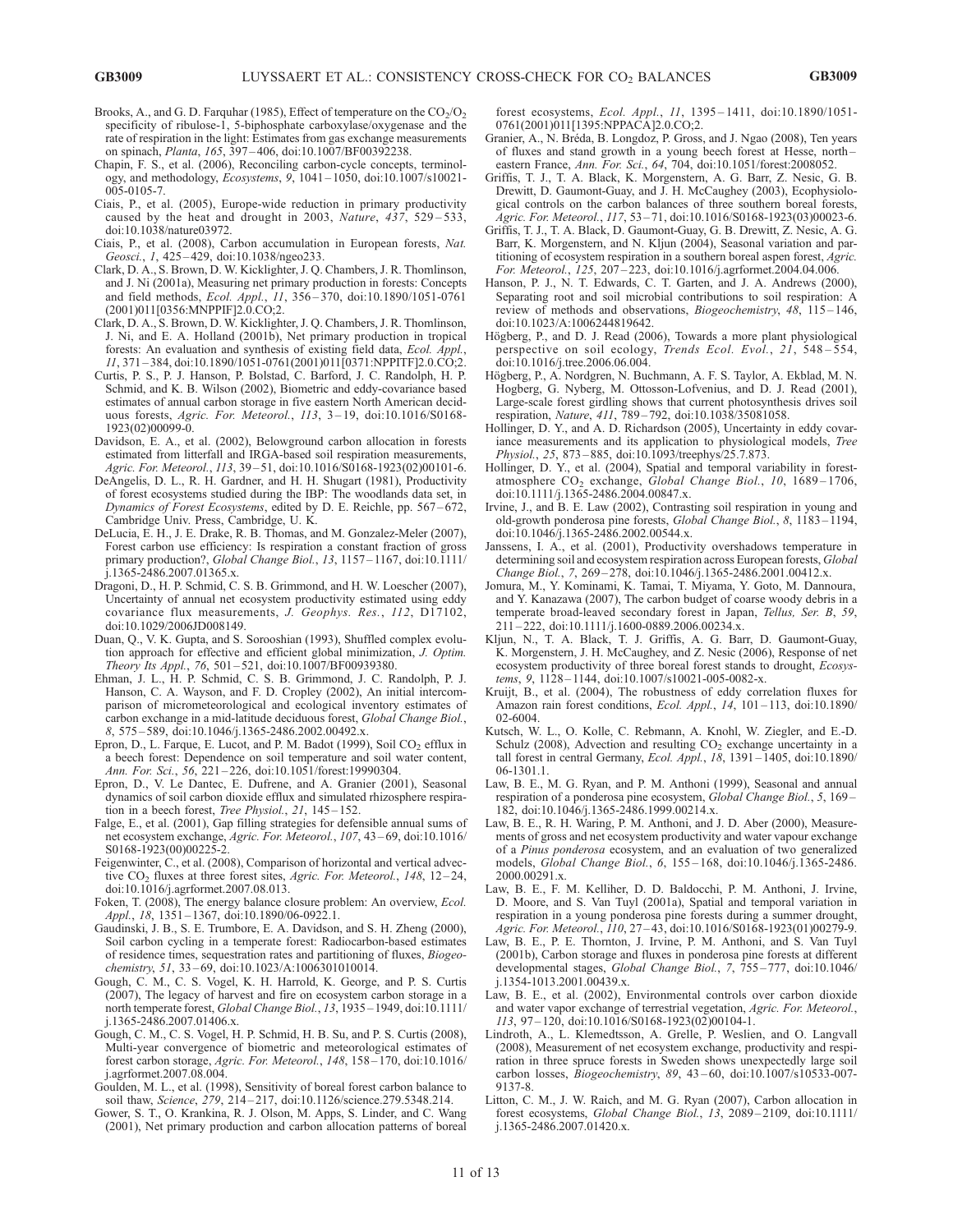- Luyssaert, S., et al. (2007),  $CO<sub>2</sub>$  balance of boreal, temperate, and tropical forest derived from a global database, Global Change Biol., 13, 2509 – 2537, doi:10.1111/j.1365-2486.2007.01439.x.
- Luyssaert, S., E.-D. Schulze, A. Börner, A. Knohl, D. Hessenmöller, B. E. Law, P. Ciais, and J. Grace (2008), Old growth forests as global carbon sinks, Nature, 455, 213-215, doi:10.1038/nature07276.
- Magnani, F., et al. (2007), The human footprint in the carbon cycle of temperate and boreal forests, Nature, 447, 849-850, doi:10.1038/nature05847.
- Miller, S. D., M. L. Goulden, M. C. Menton, H. R. da Rocha, H. C. de Freitas, A. Figueira, and C. A. D. de Sousa (2004), Biometric and micrometeorological measurements of tropical forest carbon balance, Ecol. Appl., 14, 114 – 126, doi:10.1890/02-6005.
- Moffat, A. J., et al. (2007), Comprehensive comparison of gap-filling techniques for eddy covariance net carbon fluxes, Agric. For. Meteorol., 147, 209 – 232, doi:10.1016/j.agrformet.2007.08.011.
- Moncrieff, J. B., Y. Malhi, and R. Leuning (1996), The propagation of errors in long-term measurements of land-atmosphere fluxes of carbon and water, Global Change Biol., 2, 231 – 240, doi:10.1111/j.1365-2486. 1996.tb00075.x.
- Munger, J. W., C. Barford, and S. Wofsy (2004), Exchanges between the forest and the atmosphere, in Forest Landscape Dynamics in Forests in Time: The Environmental Consequences of 1000 years of Change in New England, edited by D. Foster and J. Aber, pp. 202-230, Yale Univ. Press, New Haven, Conn.
- Navarro, M. N. V., et al. (2008), Fruit development, not GPP, drives seasonal variation in NPP in a tropical palm plantation, Tree Physiol., 28, 1661 – 1674, doi:10.1093/treephys/28.11.1661.
- O'Connell, K. E. B., S. T. Gower, and J. M. Norman (2003), Net ecosystem production of two contrasting boreal black spruce forest communities, Ecosystems, 6, 248 – 260, doi:10.1007/s10021-002-0202-9.
- Olson, R. J., K. R. Johnson, D. L. Zheng, and J. M. O. Scurlock (2001), Global and regional ecosystem modeling: Database of model drivers and validation measurements, Tech. Memo. ORNL/TM-2001/196, 95 pp., Oak Ridge Natl. Lab., Oak Ridge, Tenn.
- Oren, R. A. M., C.-I. Hsieh, P. Stoy, J. Albertson, H. R. McCarthy, P. Harrell, and G. G. Katul (2006), Estimating the uncertainty in annual net ecosystem carbon exchange: Spatial variation in turbulent fluxes and sampling errors in eddy-covariance measurements, Global Change Biol., 12, 883 – 896, doi:10.1111/j.1365-2486.2006.01131.x.
- Papale, D., et al. (2006), Towards a standardized processing of net ecosystem exchange measured with eddy covariance technique: Algorithms and uncertainty estimation, *Biogeosciences*, 3, 571-583.
- Persson, T., P. S. Karlsson, U. Seyferth, and A. Rudebeck (2000), Carbon mineralisation in European forest soils, in Carbon and Nitrogen Cycling in European Forest Ecosystems, edited by E.-D. Schulze, pp. 257-275, Springer, Berlin.
- Pilegaard, K., T. N. Mikkelsen, C. Beier, N. O. Jensen, P. Ambus, and H. Ro-Poulsen (2003), Field measurements of atmosphere-biosphere interactions in a Danish beech forest, *Boreal Environ. Res.*, 8, 315–333.
- Pinelli, P., and F. Loreto (2003),  ${}^{12}CO_2$  emission from different metabolic pathways measured in illuminated and darkened  $C_3$  and  $C_4$  leaves at low, atmospheric and elevated  $CO<sub>2</sub>$  concentration, J. Exp. Bot., 54, 1761 – 1769, doi:10.1093/jxb/erg187.
- Raich, J. W., and K. J. Nadelhoffer (1989), Belowground carbon allocation in forest ecosystems: Global trends, Ecology, 70, 1346-1354, doi:10.2307/1938194.
- Reichstein, M., et al. (2005), On the separation of net ecosystem exchange into assimilation and ecosystem respiration: Review and improved algorithm, Global Change Biol., 11, 1424 – 1439, doi:10.1111/j.1365-2486.2005. 001002.x.
- Reichstein, M., et al. (2007), Determinants of terrestrial ecosystem carbon balance inferred from European eddy covariance flux sites, Geophys. Res. Lett., 34, L01402, doi:10.1029/2006GL027880.
- Remén, C., T. Persson, R. Finlay, and K. Ahlström (2008), Responses of oribatid mites to tree girdling and nutrient addition in boreal coniferous forests, Soil Biol. Biochem., 40, 2881 – 2890, doi:10.1016/j.soilbio.2008. 08.006.
- Richardson, A. D., and D. Y. Hollinger (2005), Statistical modeling of ecosystem respiration using eddy covariance data: Maximum likelihood parameter estimation, and Monte Carlo simulation of model and parameter uncertainty, applied to three simple models, Agric. For. Meteorol., 131, 191 – 208, doi:10.1016/j.agrformet.2005.05.008.
- Richardson, A. D., et al. (2006), A multi-site analysis of random error in tower-based measurements of carbon and energy fluxes, Agric. For. Meteorol., 136, 1 – 18, doi:10.1016/j.agrformet.2006.01.007.
- Rubinstein, R. Y. (1981), Simulation and the Monte Carlo Method, 304 pp., John Wiley, New York.
- Ryan, M. G., R. M. Hubbard, S. Pongracic, R. J. Raison, and R. E. McMurtrie (1996), Foliage, fine-root, woody-tissue and stand respiration in Pinus radiata in relation to nitrogen status, Tree Physiol., 16, 333– 343, doi:10.1093/treephys/16.3.333.
- Saiz, G., K. A. Byrne, K. Butterbach-Bahl, R. Kiese, V. Blujdeas, and E. P. Farrell (2006a), Stand age-related effects on soil respiration in a first rotation Sitka spruce chronosequence in central Ireland, Global Change Biol., 12, 1007-1020, doi:10.1111/j.1365-2486.2006.01145.x.
- Saiz, G., C. Green, K. Butterbach-Bahl, R. Kiese, V. Avitabile, and E. P. Farrell (2006b), Seasonal and spatial variability of soil respiration in four Sitka spruce stands, Plant Soil, 287, 161 – 176, doi:10.1007/s11104-006- 9052-0.
- Schelhaas, M. J., G. J. Nabuurs, W. Jans, E. Moors, S. Sabate, and W. P. Daamen (2004), Closing the carbon budget of a Scots pine forest in the Netherlands, Clim. Change, 67, 309 – 328, doi:10.1007/s10584-004- 2540-4.
- Schmid, H. P., C. S. B. Grimmond, F. Cropley, B. Offerle, and H. B. Su (2000), Measurements of  $CO<sub>2</sub>$  and energy fluxes over a mixed hardwood forest in the mid-western United States, Agric. For. Meteorol., 103, 357 – 374, doi:10.1016/S0168-1923(00)00140-4.
- Schmid, H. P., H. B. Su, C. S. Vogel, and P. S. Curtis (2003), Ecosystematmosphere exchange of carbon dioxide over a mixed hardwood forest in northern lower Michigan, J. Geophys. Res., 108(D14), 4417, doi:10.1029/2002JD003011.
- Schulze, W. X., G. Gleixner, K. Kaiser, G. Guggenberger, M. Mann, and E. D. Schulze (2005), A proteomic fingerprint of dissolved organic carbon and of soil particles, Oecologia, 142, 335 – 343, doi:10.1007/s00442- 004-1698-9.
- Subke, J. A., I. Inglima, and M. F. Cotrufo (2006), Trends and methodological impacts in soil CO<sub>2</sub> efflux partitioning: A metaanalytical review, Global Change Biol., 12, 921 – 943, doi:10.1111/j.1365-2486.2006. 01117.x.
- Tang, J., P. V. Bolstad, A. R. Desai, J. G. Martin, B. D. Cook, K. J. Davis, and E. V. Carey (2008), Ecosystem respiration and its components in an old-growth forest in the Great Lakes region of the United States, Agric. For. Meteorol., 148, 171 – 185, doi:10.1016/j.agrformet.2007.08.008.
- Taylor, B. N., and C. E. Kuyatt (1994), Guide for evaluating and expressing the uncertainty of NIST measurement results, NIST Tech. Note 1297, 25 pp., Natl. Inst. of Stand. and Technol., Gaithersburg, Md.
- Trumbore, S. (2000), Age of soil organic matter and soil respiration: Radiocarbon constraints on belowground C dynamics, Ecol. Appl., 10, 399 – 411, doi:10.1890/1051-0761(2000)010[0399:AOSOMA]2.0.CO;2.
- Trumbore, S. (2006), Carbon respired by terrestrial ecosystems: Recent progress and challenges, Global Change Biol., 12, 141-153, doi:10.1111/ j.1365-2486.2006.01067.x.
- Twine, T. E., W. P. Kustas, J. M. Norman, D. R. Cook, P. R. Houser, T. P. Meyers, J. H. Prueger, P. J. Starks, and M. L. Wesely (2000), Correcting eddy-covariance flux underestimates over a grassland, Agric. For. Meteorol., 103, 279 – 300, doi:10.1016/S0168-1923(00)00123-4.
- Urbanski, S., et al. (2007), Factors controlling  $CO<sub>2</sub>$  exchange on time scales from hourly to decadal at Harvard Forest, J. Geophys. Res., 112, G02020, doi:10.1029/2006JG000293.
- Valentini, R., et al. (2000), Respiration as the main determinant of carbon balance in European forests, Nature, 404, 861-865, doi:10.1038/ 35009084.
- Van Gorsel, E., R. Leuning, H. A. Cleugh, H. Keith, and T. Suni (2007), Nocturnal carbon efflux: Reconciliation of eddy covariance and chamber measurements using an alternative to the u\*-threshold filtering technique, Tellus, Ser. B, 59, 397 – 403, doi:10.1111/j.1600-0889.2007.00252.x.
- Vickers, D., C. Thomas, and B. E. Law (2009a), Random and systematic  $CO<sub>2</sub>$  flux sampling errors for tower measurements over forests in the convective boundary layer, Agric. For. Meteorol., 149, 73-83, doi:10.1016/j.agrformet.2008.07.005.
- Vickers, D., C. K. Thomas, and B. E. Law (2009b), Artificial correlation between assimilation and respiration resulting from partitioning measurements of net carbon flux, Agric. For. Meteorol., 149, 1552-1555, doi:10.1016/j.agrformet.2009.03.009.
- Waring, R. H., J. J. Landsberg, and M. Williams (1998), Net primary production of forests: A constant fraction of gross primary production?, Tree Physiol., 18, 129 – 134, doi:10.1093/treephys/18.2.129.
- Williams, M., P. A. Schwarz, B. E. Law, J. Irvine, and M. R. Kurpius (2005), An improved analysis of forest carbon dynamics using data assimilation, *Global Change Biol.*, 11, 89-105, doi:10.1111/j.1365-2486. 2004.00891.x.
- Wohlfahrt, G., M. Bahn, A. Haslwanter, C. Newesely, and A. Cernusca (2005), Estimation of daytime ecosystem respiration to determine gross primary production of a mountain meadow, Agric. For. Meteorol., 130, 13 – 25, doi:10.1016/j.agrformet.2005.02.001.